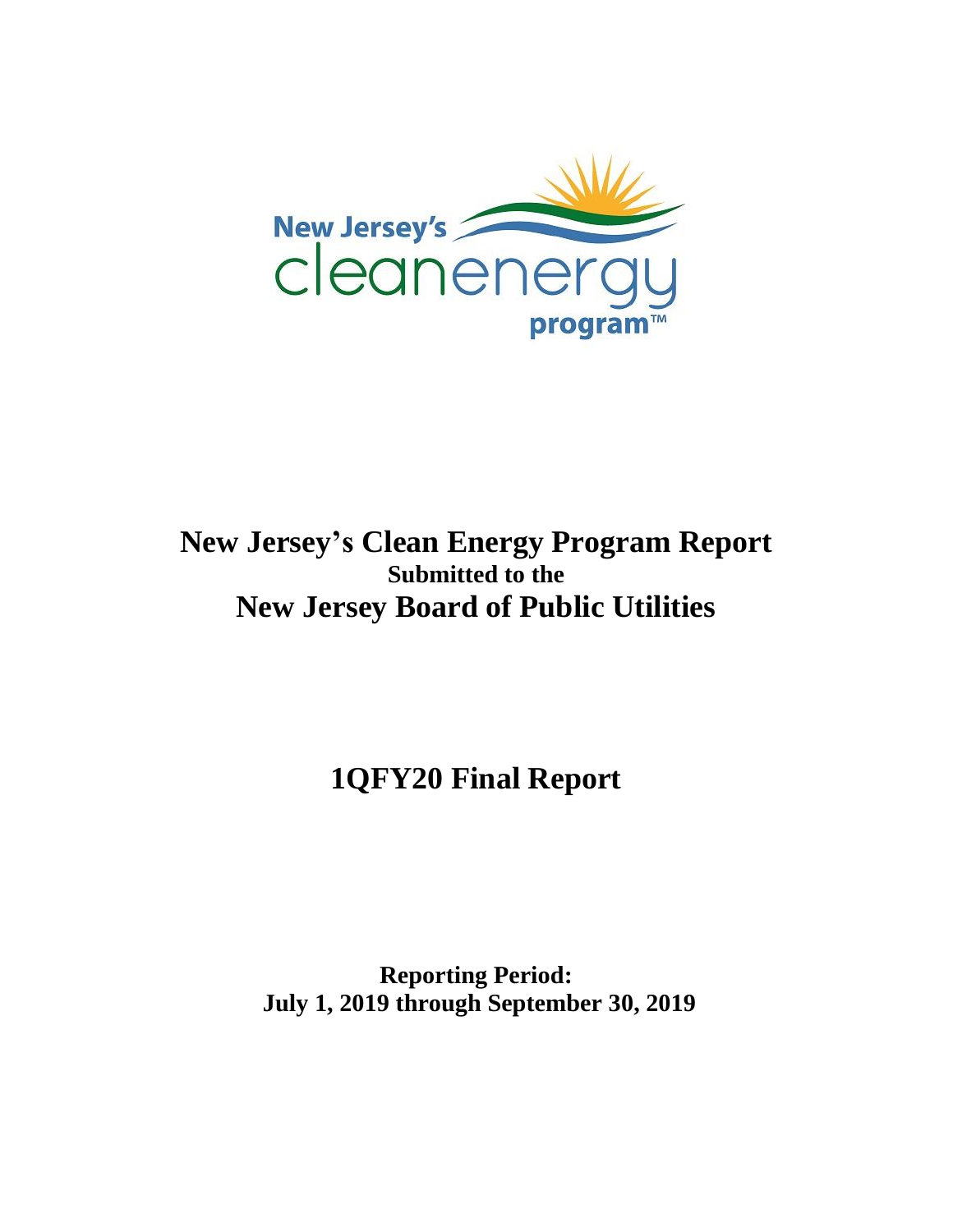## **Table of Contents**

| I.   |                                  |           |
|------|----------------------------------|-----------|
| II.  | Introduction                     | $\sim$ 8  |
| III. | 1QFY20 Reporting Data Worksheets |           |
|      |                                  | 10        |
|      | <b>Detailed Expenses</b>         |           |
|      |                                  |           |
|      |                                  |           |
|      |                                  |           |
|      |                                  | <b>16</b> |
|      |                                  |           |
|      |                                  |           |
| IV.  |                                  |           |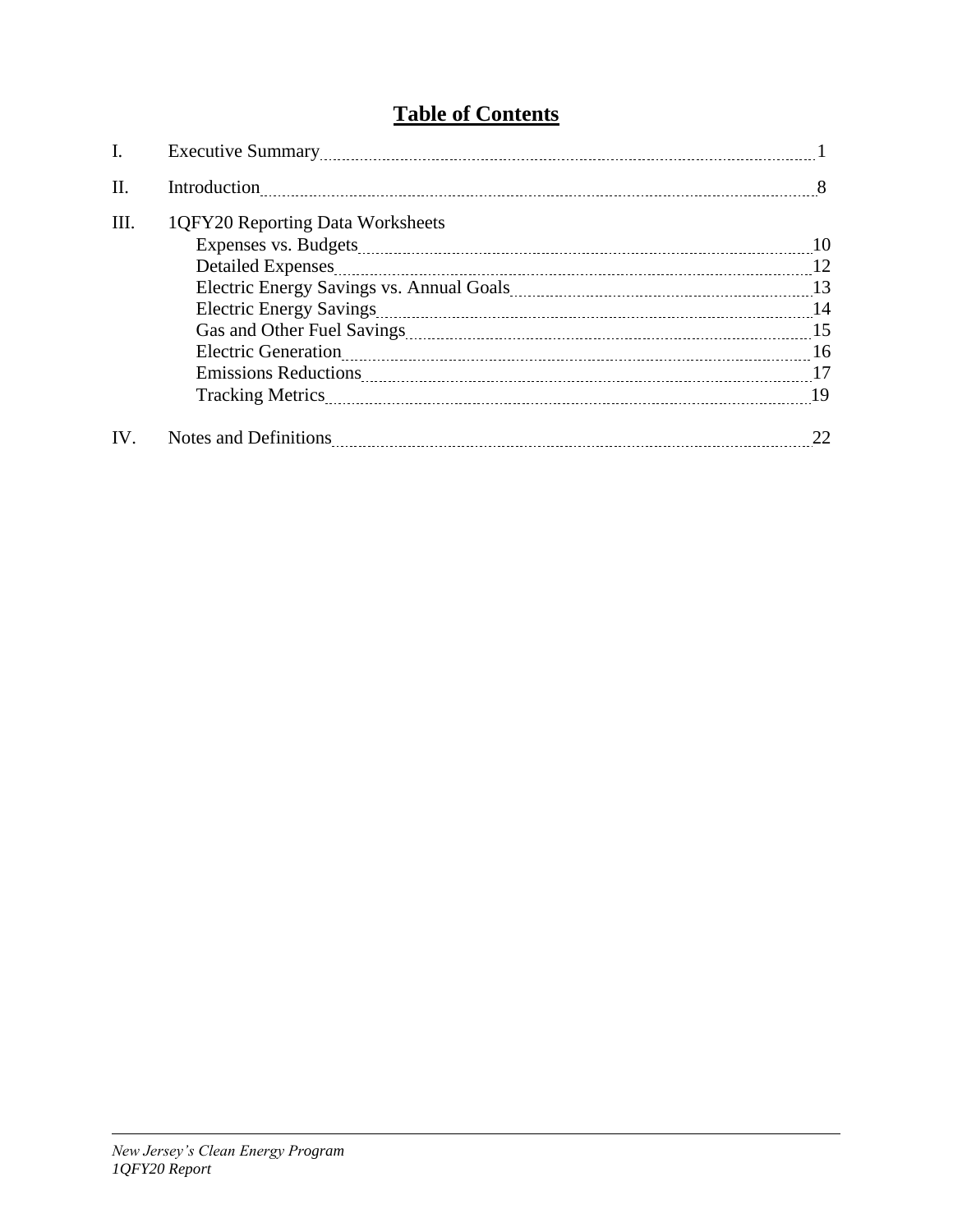## **I. Executive Summary**

This document reports the results of New Jersey's Clean Energy Program (NJCEP), administered by the New Jersey Board of Public Utilities' (the "Board" or "NJBPU") Division of Clean Energy. Included are financial, tracking metric, energy saving/generation and emission reduction data for the statewide energy efficiency and renewable energy programs. This report captures the progress of the clean energy programs in place during the period from July 1, 2019 through September 30, 2019 also referred to as 1QFY20.

In its role as NJCEP Program Administrator, TRC Energy Services (TRC), a division of TRC Environmental Corp., and members of its team including CLEAResult, manage the majority of the NJCEP programs and reports on the activities of the Division of Clean Energy, the NJ Economic Development Authority and six of New Jersey's investor-owned electric and natural gas utilities as related to their involvement in the operation of the Comfort Partners Low-Income program.

Section III of this report includes detailed worksheets showing:

- 1. Expenditures compared to budgets for each program;
- 2. Expenditures broken down by the following specific expense categories:
	- a. Administration & Program Development
	- b. Sales, Call Centers, Marketing and Website
	- c. Training
	- d. Rebates, Grants, and Other Direct Incentives
	- e. Rebate Processing, Inspections, and Other Quality Control
	- f. Evaluation and Related Research
- 3. Metric tracking results from implementation of any given program.
- 4. Annual electric and gas energy savings compared to annual goals.
- 5. Annual and lifetime:
	- a. electric and natural gas energy savings and demand reductions;
	- b. CHP and fuel cell electric capacity and generation; and
	- c. renewable energy capacity and generation; and
- 6. Annual and lifetime emissions reductions for Carbon Dioxide (CO2), Nitric Oxide (NOx), Sulfur Dioxide (SO2) and Mercury (Hg)

The tables presented below summarize the program results reported in more detail in Section III. Table 1 (below) includes program budgets, actual spending and commitments for the energy efficiency programs, the renewable energy programs, the distributed energy resources programs, the EDA programs, and for the Division of Clean Energy program administration costs. Committed expenditures in Tables 1-5 represent firm commitments that existed as of June 30, 2019 for incentives that will be paid upon project completion, which for certain programs such as Pay-for-Performance and Residential New Construction could be up to two years after the commitment is made. Committed expenses are paid out of the budget in the year the project is completed.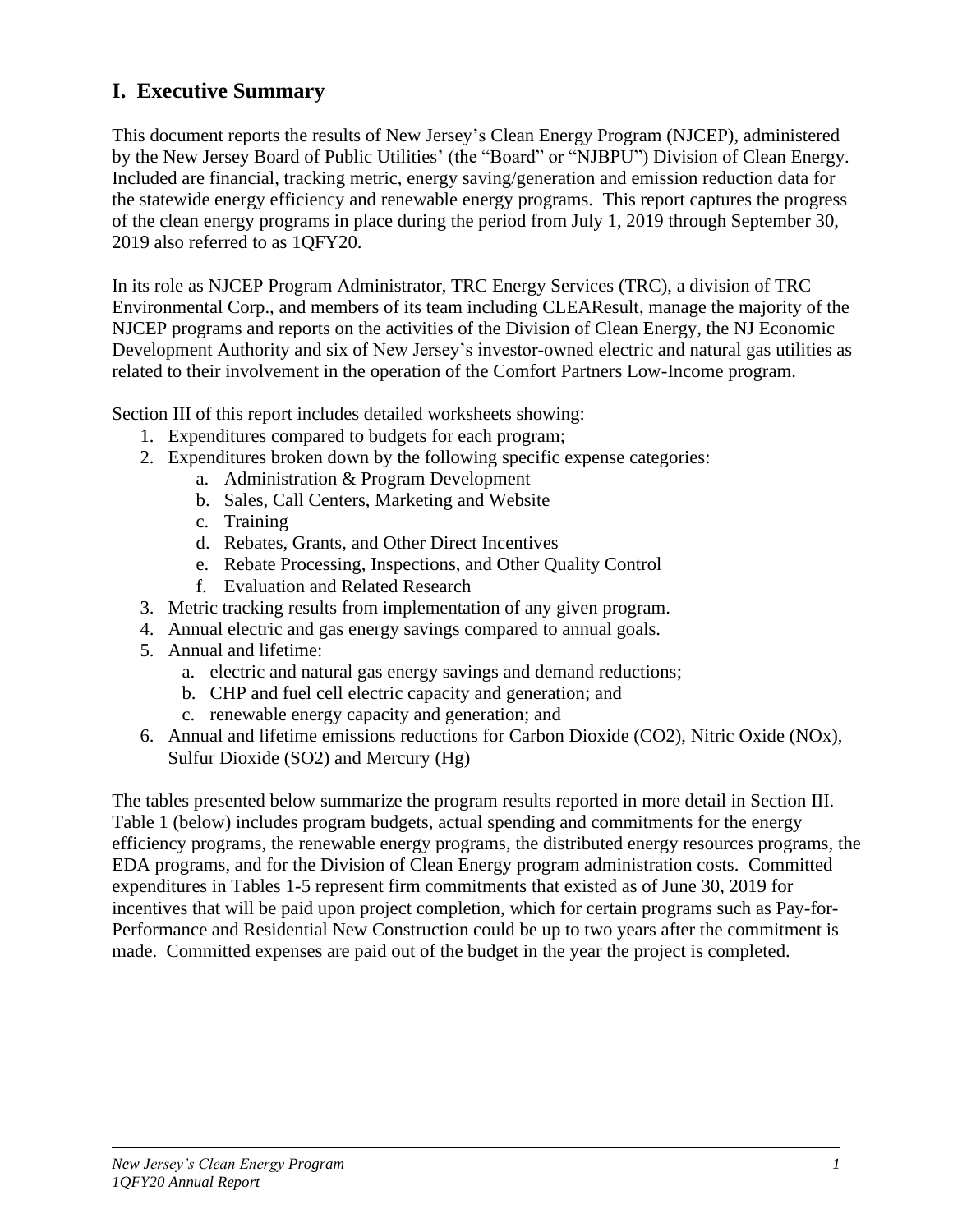| <b>Summary of Budget and Expenditures</b><br>Statewide: 1QFY20 (7/1/19 - 9/30/19) |                  |                 |                  |                  |  |  |  |
|-----------------------------------------------------------------------------------|------------------|-----------------|------------------|------------------|--|--|--|
| <b>Expenses</b>                                                                   |                  |                 |                  |                  |  |  |  |
|                                                                                   | <b>Budget</b>    | <b>Actual</b>   | <b>Committed</b> | <b>Total</b>     |  |  |  |
| Energy Efficiency (EE)                                                            | \$354,783,994.23 | \$34,409,528.59 | \$103,817,090.05 | \$138,226,618.64 |  |  |  |
| <b>Distributed Energy Resources</b>                                               | \$30,344,822.65  | \$501,074.09    | \$17,148,463.56  | \$17,649,537.65  |  |  |  |
| <b>Renewable Energy Programs</b>                                                  | \$8,280,623.05   | \$465,687.54    | \$0.00           | \$465,687.54     |  |  |  |
| <b>EDA Programs</b>                                                               | \$91,007.38      | \$7,549.08      | \$0.00           | \$7,549.08       |  |  |  |
| <b>Planning &amp; Administration</b>                                              | \$17,286,011.65  | \$559,381.46    | \$0.00           | \$559,381.46     |  |  |  |
| <b>BPU Initiatives</b>                                                            | \$28,138,038.00  | \$0.00          | \$0.00           | \$0.00           |  |  |  |
| <b>Total</b>                                                                      | \$438,924,496.96 | \$35,943,220.76 | \$120,965,553.61 | \$156,908,774.37 |  |  |  |

Table 2 (below) includes program budgets and YTD spending and outstanding commitments for the energy efficiency programs.

| Summary of Energy Efficiency Program Budgets and YTD Expenditures<br>Statewide: 1QFY20 (7/1/19 - 9/30/19) |                  |                                  |                                     |                  |  |  |
|-----------------------------------------------------------------------------------------------------------|------------------|----------------------------------|-------------------------------------|------------------|--|--|
| Program                                                                                                   | <b>Budget</b>    | <b>Expenses</b><br><b>Actual</b> | <b>Expenses</b><br><b>Committed</b> | <b>Total</b>     |  |  |
| <b>RESIDENTIAL PROGRAMS</b>                                                                               |                  |                                  |                                     |                  |  |  |
| <b>Existing Homes</b>                                                                                     | \$41,182,585.25  | \$5,570,661.43                   | \$4,767,660.65                      | \$10,338,322.08  |  |  |
| Residential HVAC - Electric & Gas                                                                         | \$6,088,006.06   | \$1,570,247.47                   | \$0.00                              | \$1,570,247.47   |  |  |
| Home Performance with Energy Star                                                                         | \$9,608,981.82   | \$4,000,413.96                   | \$4,767,660.65                      | \$8,768,074.61   |  |  |
| <b>Existing Homes (Post Transition)</b>                                                                   | \$25,485,597.37  | \$0.00                           | \$0.00                              |                  |  |  |
| <b>Residential New Construction</b>                                                                       | \$17,053,370.24  | \$2,644,325.95                   | \$7,898,434.00                      | \$10,542,759.95  |  |  |
| <b>Energy Efficient Products</b>                                                                          | \$26,339,697.00  | \$3,442,718.91                   | \$11,037,138.59                     | \$14,479,857.50  |  |  |
| <b>Sub-Total: Residential Programs</b>                                                                    | \$84,575,652.49  | \$11,657,706.29                  | \$23,703,233.24                     | \$35,360,939.53  |  |  |
| <b>RESIDENTIAL LOW INCOME</b>                                                                             |                  |                                  |                                     |                  |  |  |
| <b>Comfort Partners</b>                                                                                   | \$45,500,000.00  | \$4,907,781.77                   | \$8,132,097.98                      | \$13,039,879.75  |  |  |
| <b>Sub-Total: Residential Low Income</b>                                                                  | \$45,500,000.00  | \$4,907,781.77                   | \$8,132,097.98                      | \$13,039,879.75  |  |  |
| <b>COMMERCIAL &amp; INDUSTRIAL PROGRAMS</b>                                                               |                  |                                  |                                     |                  |  |  |
| <b>Commercial &amp; Industrial Buildings</b>                                                              | \$119,675,090.27 | \$11,225,250.49                  | \$58,050,145.75                     | \$69,275,396.24  |  |  |
| <b>Commercial &amp; Industrial New Construction</b>                                                       | \$1,948,795.92   | \$206,528.61                     | \$702,825.00                        | \$909,353.61     |  |  |
| <b>Commercial &amp; Industrial Retrofit</b>                                                               | \$35,873,877.33  | \$5,039,502.54                   | \$15,893,154.88                     | \$20,932,657.42  |  |  |
| Pay-for-Performance New Construction                                                                      | \$16,252,926.58  | \$1,879,277.32                   | \$6,084,943.38                      | \$7,964,220.70   |  |  |
| Pay-for-Performance                                                                                       | \$28,933,738.16  | \$1,897,126.74                   | \$20,009,606.83                     | \$21,906,733.57  |  |  |
| <b>Customer Commercial &amp; Industrial Pilot</b>                                                         | \$1,909,157.96   | \$110,148.33                     | \$999,334.05                        | \$1,109,482.38   |  |  |
| <b>Large Energy Users Program</b>                                                                         | \$28,842,094.32  | \$2,092,666.95                   | \$14,360,281.61                     | \$16,452,948.56  |  |  |
| <b>Commercial &amp; Industrial Buildings (Post Transition)</b>                                            | \$5,914,500.00   | \$0.00                           | \$0.00                              | \$0.00           |  |  |
| <b>Local Government Energy Audit</b>                                                                      | \$4,682,805.60   | \$674,022.77                     | \$1,159,897.21                      | \$1,833,919.98   |  |  |
| <b>Direct Install</b>                                                                                     | \$54,630,410.47  | \$5,327,478.44                   | \$12,771,715.87                     | \$18,099,194.31  |  |  |
| <b>Sub-Total: C&amp;I Programs</b>                                                                        | \$178,988,306.34 | \$17,226,751.70                  | \$71,981,758.83                     | \$89,208,510.53  |  |  |
| <b>Multifamily</b>                                                                                        | \$7,909,605.00   | \$0.00                           | \$0.00                              | \$0.00           |  |  |
| <b>State Facilities Initiative</b>                                                                        | \$37,810,430.40  | \$617,288.83                     | \$0.00                              | \$617,288.83     |  |  |
| <b>TOTAL Energy Efficiency Programs</b>                                                                   | \$354,783,994.23 | \$34,409,528.59                  | \$103,817,090.05                    | \$138,226,618.64 |  |  |

*Table 2: Energy Efficiency Program Budgets and YTD Expenses*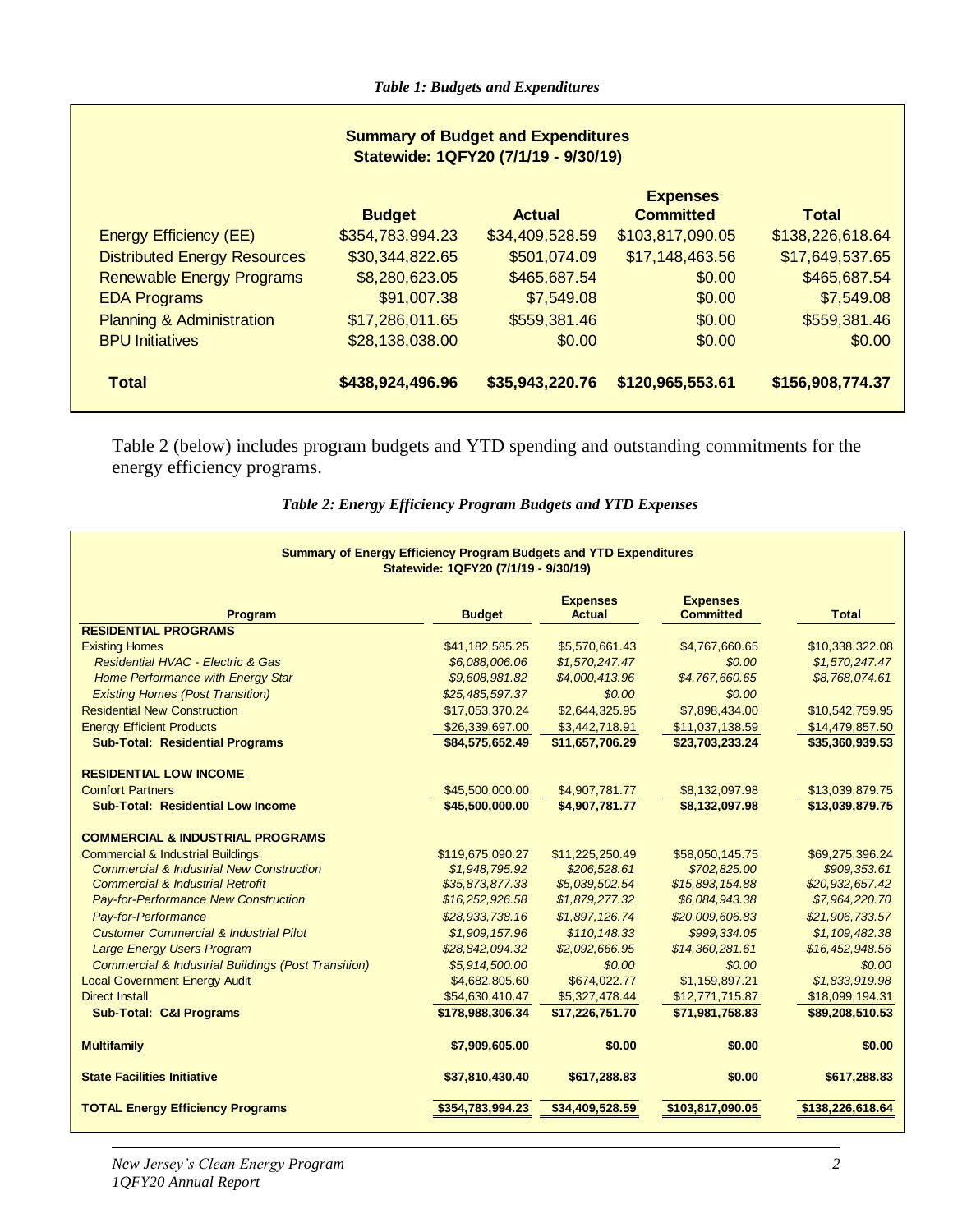Table 3 (below) includes program budgets, and YTD spending and outstanding commitments for the CHP programs.

| Summary of Distributed Energy Resources Program Budgets and YTD Expenditures<br>Statewide: 1QFY20 (7/1/19 - 9/30/19) |                                |                  |                                     |                 |  |  |  |
|----------------------------------------------------------------------------------------------------------------------|--------------------------------|------------------|-------------------------------------|-----------------|--|--|--|
| <b>Program</b><br><b>DISTRIBUTED ENERGY RESOURCES</b>                                                                | <b>Budget</b>                  | Actual           | <b>Expenses</b><br><b>Committed</b> | <b>Total</b>    |  |  |  |
| <b>CHP-Fuel Cell: Large and Small</b>                                                                                | \$21.204.822.65                | \$501.074.09     | \$17,013,463.56                     | \$17.514.537.65 |  |  |  |
| <b>RE</b> Storage<br><b>Fuel Cell</b>                                                                                | \$140,000,00<br>\$5,000,000.00 | \$0.00<br>\$0.00 | \$135,000.00<br>\$0.00              | \$135,000.00    |  |  |  |
| <b>Microgrids</b>                                                                                                    | \$4,000,000,00                 | \$0.00           | \$0.00                              | \$0.00          |  |  |  |
| <b>TOTAL CHP-Fuel Cell Programs</b>                                                                                  | \$30,344,822.65                | \$501,074.09     | \$17,148,463.56                     | \$17,649,537.65 |  |  |  |

#### *Table 3: Distributed Energy Resources Budget and YTD Expenses*

Table 4 (below) includes program budgets and YTD spending and outstanding commitments for the renewable energy programs.

#### *Table 4: Renewable Energy Program Budgets and YTD Expenses*

| <b>Summary of Renewable Program Budgets and YTD Expenditures</b> |                |               |                  |              |  |  |  |  |
|------------------------------------------------------------------|----------------|---------------|------------------|--------------|--|--|--|--|
| Statewide: 1QFY20 (7/1/19 - 9/30/19)                             |                |               |                  |              |  |  |  |  |
| <b>Expenses</b>                                                  |                |               |                  |              |  |  |  |  |
| <b>Program</b>                                                   | <b>Budget</b>  | <b>Actual</b> | <b>Committed</b> | <b>Total</b> |  |  |  |  |
| <b>RENEWABLE PROGRAMS</b>                                        |                |               |                  |              |  |  |  |  |
| <b>Offshore Wind</b>                                             | \$3,280,623.05 | \$0.00        | \$0.00           | \$0.00       |  |  |  |  |
| <b>Community Solar</b>                                           | \$3,000,000.00 | \$0.00        | \$0.00           | \$0.00       |  |  |  |  |
| Renewable Energy Incentive Program                               | \$2,000,000.00 | \$465,687,54  | \$0.00           | \$465,687.54 |  |  |  |  |
| <b>TOTAL Renewable Energy Programs</b>                           | \$8,280,623.05 | \$465,687.54  | \$0.00           | \$465,687.54 |  |  |  |  |

Table 5 (below) includes program budgets and YTD spending and outstanding commitments for the EDA programs.

| <b>Summary of EDA Program Budgets and YTD Expenditures</b><br>Statewide: 1QFY20 (7/1/19 - 9/30/19) |               |               |                  |            |  |  |
|----------------------------------------------------------------------------------------------------|---------------|---------------|------------------|------------|--|--|
|                                                                                                    |               |               | <b>Expenses</b>  |            |  |  |
| <b>Program</b>                                                                                     | <b>Budget</b> | <b>Actual</b> | <b>Committed</b> | Total      |  |  |
| <b>EDA PROGRAMS</b>                                                                                |               |               |                  |            |  |  |
| <b>EDA Programs Admin</b>                                                                          | \$91,007.38   | \$7,549.08    | \$0.00           | \$7,549.08 |  |  |
| Edison Innovation Clean Energy Manufacturing Fund (CEMF)                                           | \$0.00        | \$0.00        | \$0.00           | \$0.00     |  |  |
| Edison Innovation Green Growth Fund (EIGGF)                                                        | \$0.00        | \$0.00        | \$0.00           | \$0.00     |  |  |
| <b>TOTAL EDA Programs</b>                                                                          | \$91,007.38   | \$7,549.08    | \$0.00           | \$7,549.08 |  |  |

#### *Table 5: EDA Program Budgets and YTD Expenses*

The Division of Clean Energy (DCE) strives to minimize administration costs thereby maximizing the percentage of funding spent on direct incentives for the installation of energy efficiency and renewable energy measures. Table 6 (below) compares the DCE's expenditures with its approved budget for program administration.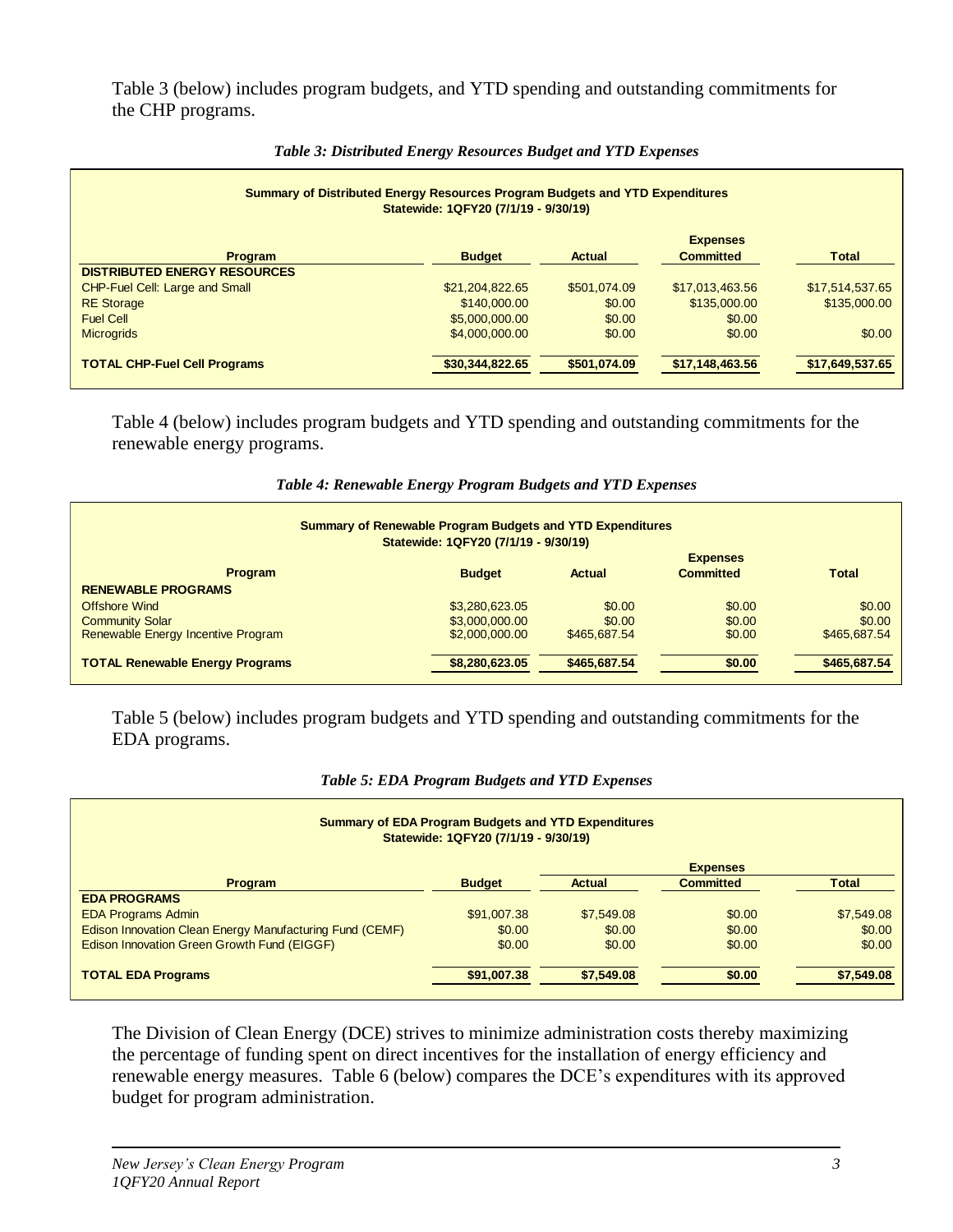| <b>Summary of NJCEP Planning &amp; Administration</b><br>Statewide: 1QFY20 (7/1/19 - 9/30/19) |                 |              |        |              |  |  |  |  |  |
|-----------------------------------------------------------------------------------------------|-----------------|--------------|--------|--------------|--|--|--|--|--|
| <b>Expenses</b><br><b>Actual</b><br><b>Committed</b><br>Program<br><b>Budget</b>              |                 |              |        |              |  |  |  |  |  |
| <b>Program Administration</b>                                                                 |                 |              |        |              |  |  |  |  |  |
| <b>BPU Program Administration</b>                                                             | \$3,055,000.00  | \$12,468.60  | \$0.00 | \$12,468.60  |  |  |  |  |  |
| <b>Sub-Total: BPU Program Administration</b>                                                  | \$3,055,000.00  | \$12,468.60  | \$0.00 | \$12,468.60  |  |  |  |  |  |
| <b>MARKETING</b>                                                                              |                 |              |        |              |  |  |  |  |  |
| <b>Marketing Contract</b>                                                                     | \$4,000,000.00  | \$0.00       | \$0.00 | \$0.00       |  |  |  |  |  |
| <b>Sub-Total: Marketing</b>                                                                   | \$4,000,000.00  | \$0.00       | \$0.00 | \$0.00       |  |  |  |  |  |
| <b>Program Evaluation/Analysis</b>                                                            |                 |              |        |              |  |  |  |  |  |
| <b>Program Evaluation</b>                                                                     | \$3,969,428.25  | \$189,365.19 | \$0.00 | \$189,365.19 |  |  |  |  |  |
| <b>Research and Analysis</b>                                                                  | \$250,000.00    | \$0.00       | \$0.00 | \$0.00       |  |  |  |  |  |
| <b>Sub-Total: Program Evaluation/Analysis</b>                                                 | \$4,219,428.25  | \$189,365.19 | \$0.00 | \$189,365.19 |  |  |  |  |  |
| <b>OUTREACH AND EDUCATION</b>                                                                 |                 |              |        |              |  |  |  |  |  |
| <b>Sustainable Jersey</b>                                                                     | \$0.00          | \$0.00       | \$0.00 | \$0.00       |  |  |  |  |  |
| <b>NJIT CE Learning Center</b>                                                                | \$691,583.40    | \$0.00       | \$0.00 | \$0.00       |  |  |  |  |  |
| Conference                                                                                    | \$750,000.00    | \$0.00       | \$0.00 | \$0.00       |  |  |  |  |  |
| Outreach. Website. Other                                                                      | \$4,500,000.00  | \$357,547.67 | \$0.00 | \$357,547.67 |  |  |  |  |  |
| <b>Sub-Total: Outreach and Education</b>                                                      | \$5,941,583.40  | \$357,547.67 | \$0.00 | \$357,547.67 |  |  |  |  |  |
| <b>SPONSORSHIPS</b>                                                                           |                 |              |        |              |  |  |  |  |  |
| <b>Sponsorships</b>                                                                           | \$70,000.00     | \$0.00       | \$0.00 | \$0.00       |  |  |  |  |  |
| <b>Sub-Total: Sponsorships</b>                                                                | \$70,000.00     | \$0.00       | \$0.00 | \$0.00       |  |  |  |  |  |
| <b>TOTAL NJCEP Administration</b>                                                             | \$17,286,011.65 | \$559,381.46 | \$0.00 | \$559,381.46 |  |  |  |  |  |

| <b>Summary of BPU Initiatives</b><br>Statewide: 1QFY20 (7/1/19 - 9/30/19)                        |                 |        |        |        |  |  |  |
|--------------------------------------------------------------------------------------------------|-----------------|--------|--------|--------|--|--|--|
| <b>Expenses</b><br><b>Budget</b><br><b>Committed</b><br><b>Actual</b><br><b>Total</b><br>Program |                 |        |        |        |  |  |  |
| <b>Community Energy Grants</b>                                                                   | \$4,823,038.00  | \$0.00 | \$0.00 | \$0.00 |  |  |  |
| <b>Storage</b>                                                                                   | \$7,105,000.00  | \$0.00 | \$0.00 | \$0.00 |  |  |  |
| <b>Electric Vehicles</b>                                                                         | \$210,000.00    | \$0.00 | \$0.00 | \$0.00 |  |  |  |
| <b>NJ Wind</b>                                                                                   | \$4,500,000.00  | \$0.00 | \$0.00 | \$0.00 |  |  |  |
| <b>R&amp;D Energy Tech Hub</b>                                                                   | \$4,500,000,00  | \$0.00 | \$0.00 | \$0.00 |  |  |  |
| <b>Workforce Development</b>                                                                     | \$2,500,000.00  | \$0.00 | \$0.00 | \$0.00 |  |  |  |
| <b>Curriculum</b>                                                                                | \$4,500,000.00  | \$0.00 | \$0.00 | \$0.00 |  |  |  |
| <b>TOTAL BPU Initiatives</b>                                                                     | \$28,138,038.00 | \$0.00 | \$0.00 | \$0.00 |  |  |  |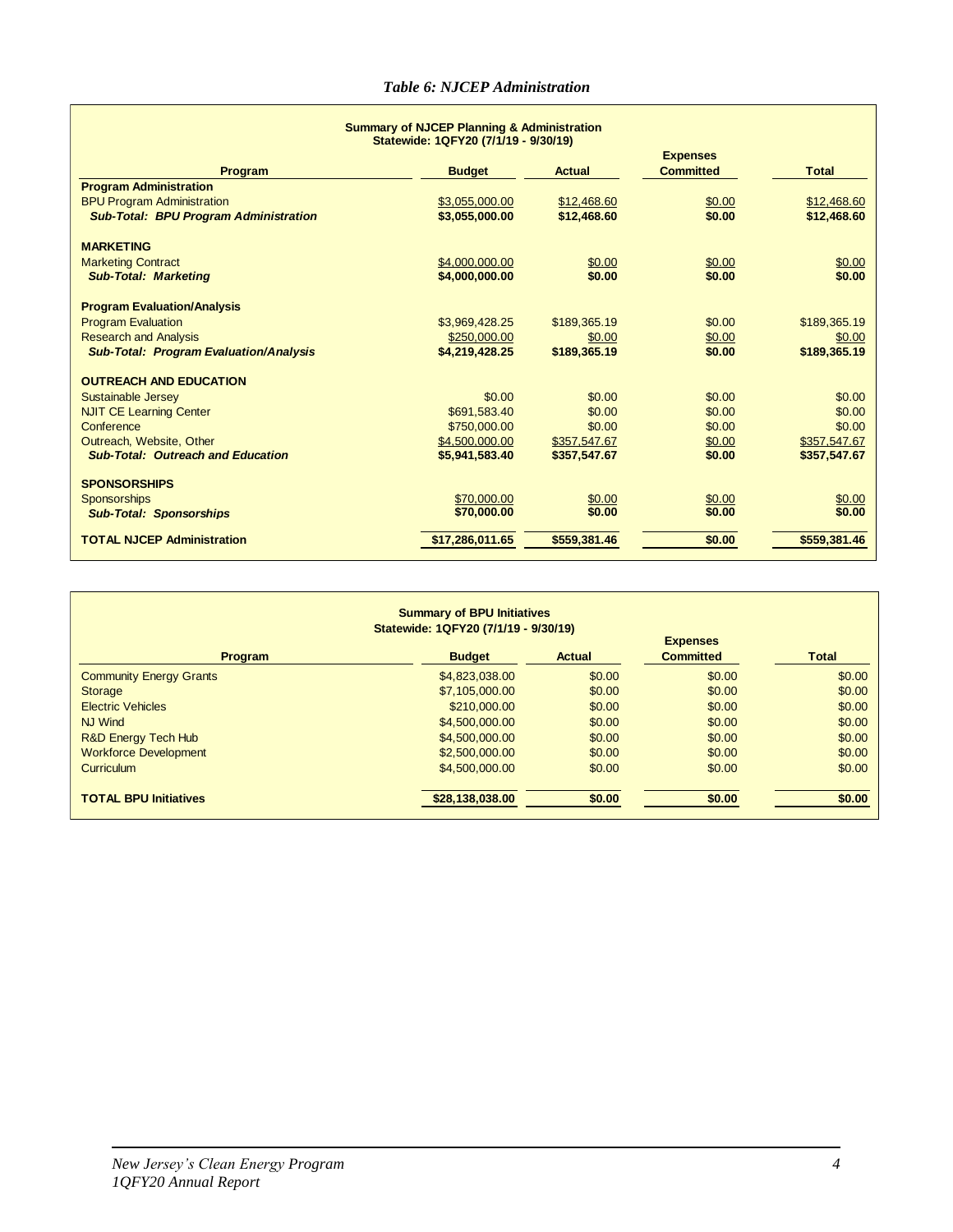

As shown in Table 7 (above), 83.3% of 1QFY20 program expenditures were for rebates, grants and other incentives. This includes rebates and other direct incentives paid to participating customers, along with the cost of any measures installed in customer homes, and any payments made pursuant to any NJCEP grant.

The worksheets provided in Section III include detailed energy savings data, CHP-Fuel Cell generation data and renewable energy generation data by program. The annual and lifetime savings/generation data are for measures installed between July 1, 2019 through September 30, 2019. Savings include reductions in electric energy and natural gas usage as well as reductions in electric capacity requirements. CHP-Fuel Cell and renewable energy generation include both electric generation and capacity.

Annual savings/generation is equal to the annual savings/generation of any measure installed from July 1, 2019 through September 30, 2019. The lifetime savings/generation is the expected savings/generation over the expected life of these measures. Measure lives range from 15 years for certain lighting such as LEDs to 25 years for renewable energy systems and new home measures.

Table 8 (below) summarizes annual and lifetime energy savings, CHP-Fuel Cell generation and renewable energy generation from measures installed from July 1, 2019 through September 30, 2019.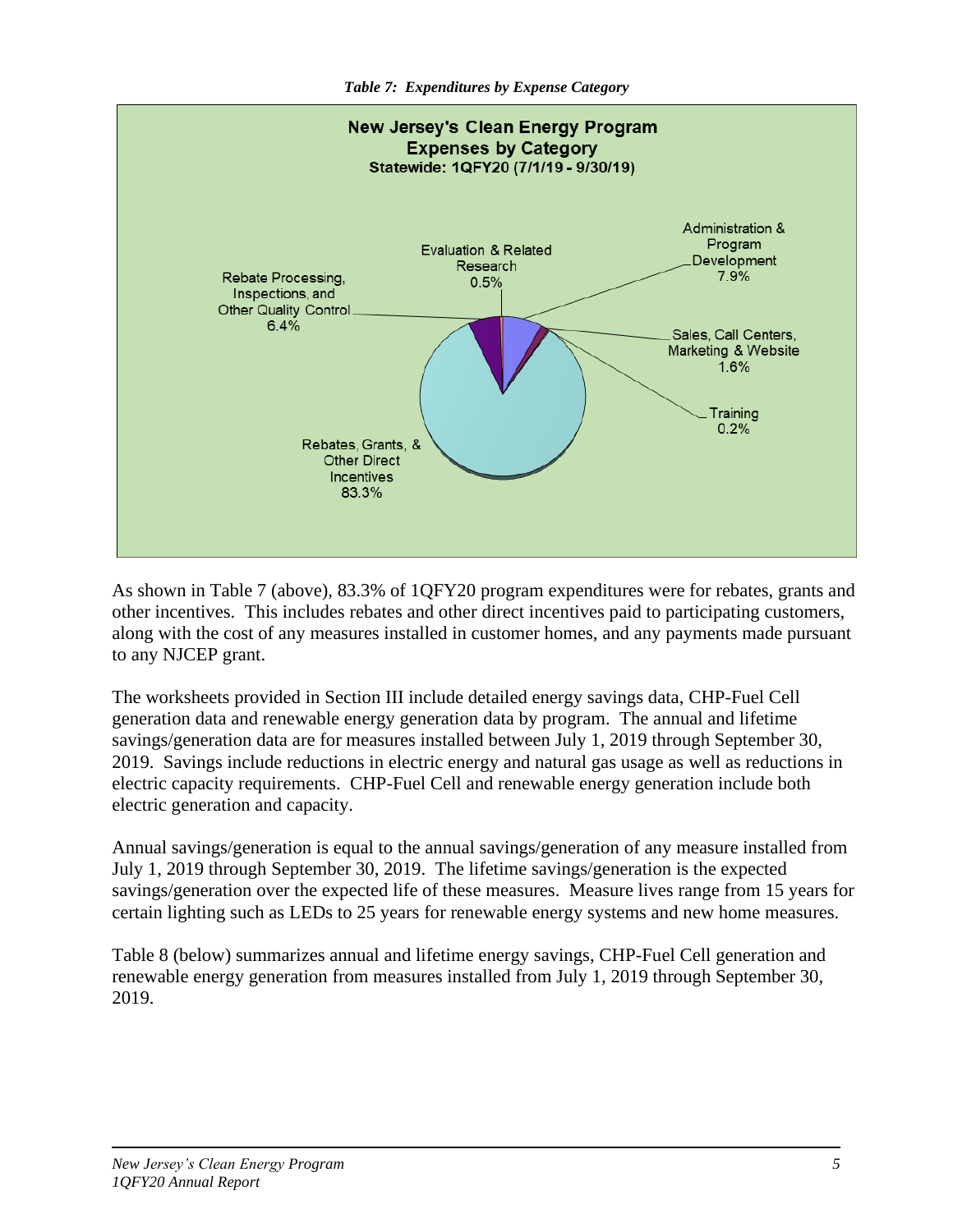| Summary of Energy Savings/Energy Capacity and Generation<br>Statewide: 1QFY20 (7/1/19 - 9/30/19) |                |                  |              |  |  |  |  |  |
|--------------------------------------------------------------------------------------------------|----------------|------------------|--------------|--|--|--|--|--|
|                                                                                                  | <b>Actual</b>  | <b>Committed</b> | <b>Total</b> |  |  |  |  |  |
| <b>Demand</b>                                                                                    |                |                  |              |  |  |  |  |  |
| <b>kW Reduced</b>                                                                                |                |                  |              |  |  |  |  |  |
| <b>Energy Efficiency</b>                                                                         | 19,308         | 40,789           | 60,097       |  |  |  |  |  |
| <b>CHP-Fuel Cell</b>                                                                             | $\overline{0}$ | 5,737            | 5,737        |  |  |  |  |  |
| kW Installed (Capacity)                                                                          |                |                  |              |  |  |  |  |  |
| <b>Renewable Energy</b>                                                                          | 101,515        | N/A              | 101,515      |  |  |  |  |  |
| <b>CHP-Fuel Cell</b>                                                                             | 55             | 20,643           | 20,698       |  |  |  |  |  |
| <b>Annual</b>                                                                                    |                |                  |              |  |  |  |  |  |
| <b>MWh Saved</b>                                                                                 |                |                  |              |  |  |  |  |  |
| <b>Energy Efficiency</b>                                                                         | 137,188        | 229,702          | 366,890      |  |  |  |  |  |
| <b>CHP-Fuel Cell</b>                                                                             | $\mathbf 0$    | 20,350           | 20,350       |  |  |  |  |  |
| <b>MMBtu Saved</b>                                                                               |                |                  |              |  |  |  |  |  |
| <b>Energy Efficiency</b>                                                                         | 137,644        | 1,585,469        | 1,723,113    |  |  |  |  |  |
| <b>CHP-Fuel Cell</b>                                                                             | 1,715          | 341,733          | 343,448      |  |  |  |  |  |
| <b>MWh Generated</b>                                                                             |                |                  |              |  |  |  |  |  |
| <b>Renewable Energy</b>                                                                          | 121,818        | N/A              | 121,818      |  |  |  |  |  |
| <b>CHP-Fuel Cell</b>                                                                             | 295            | 150,599          | 150,894      |  |  |  |  |  |
| <b>Lifetime</b>                                                                                  |                |                  |              |  |  |  |  |  |
| <b>MWh Saved</b><br><b>Energy Efficiency</b>                                                     | 1,977,367      | 3,474,232        | 5,451,599    |  |  |  |  |  |
| <b>CHP-Fuel Cell</b>                                                                             | $\mathbf 0$    | 407,006          | 407,006      |  |  |  |  |  |
|                                                                                                  |                |                  |              |  |  |  |  |  |
| <b>MMBtu Saved</b>                                                                               |                |                  |              |  |  |  |  |  |
| <b>Energy Efficiency</b>                                                                         | 2,498,037      | 30,758,203       | 33,256,240   |  |  |  |  |  |
| <b>CHP-Fuel Cell</b>                                                                             | 25,727         | 6,560,093        | 6,585,820    |  |  |  |  |  |
| <b>MWh Generated</b>                                                                             |                |                  |              |  |  |  |  |  |
| <b>Renewable Energy</b>                                                                          | 3,045,450      | <b>N/A</b>       | 3,045,450    |  |  |  |  |  |
| <b>CHP-Fuel Cell</b>                                                                             | 4,418          | 2,922,628        | 2,927,046    |  |  |  |  |  |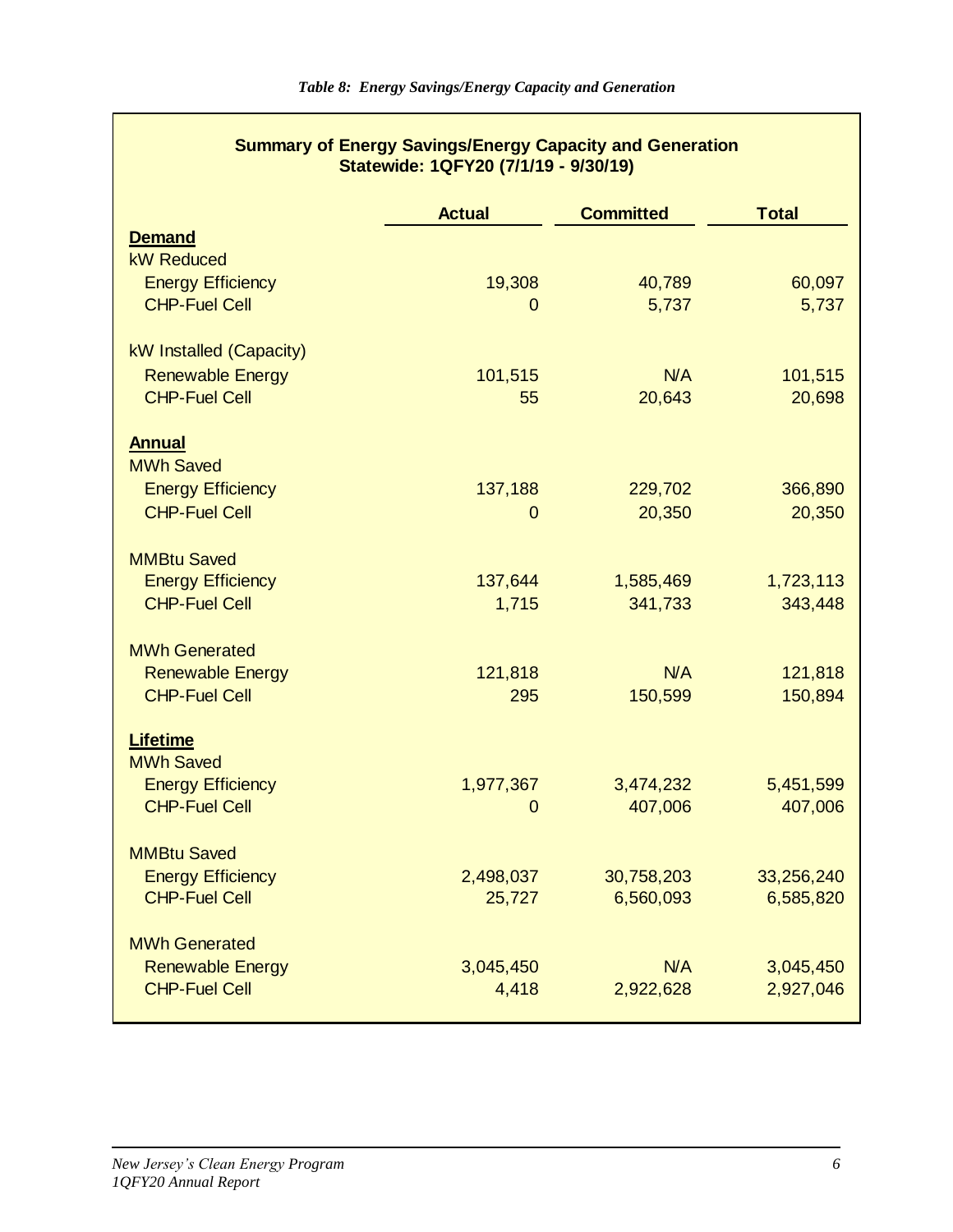Reducing electric and natural gas usage and generating electricity using renewable sources of electricity reduces the greenhouse gases that would have been emitted if the saved electricity or natural gas was otherwise used or if the electricity was generated on the electric grid. CHP-Fuel Cell projects also reduce greenhouse gas emissions, since they tend to use cleaner technologies that produce fewer emissions than if the electricity was generated by the grid. Table 9 (below) summarizes the emission reductions that result from the installation of program measures.

| <b>Summary of Annual Emissions Reductions</b><br>Statewide: 1QFY20 (7/1/19 - 9/30/19) |                               |
|---------------------------------------------------------------------------------------|-------------------------------|
|                                                                                       | <b>All</b><br><b>Programs</b> |
| <b>CO2 (Metric Tons)</b>                                                              |                               |
| <b>Energy Efficiency</b>                                                              | 87,565                        |
| <b>CHP-Fuel Cell</b>                                                                  | 66                            |
| <b>Renewable Energy</b>                                                               | 61,562                        |
| <b>Total</b>                                                                          | 149,192                       |
| <b>NOX (Metric Tons)</b>                                                              |                               |
| <b>Energy Efficiency</b>                                                              | 57                            |
| <b>CHP-Fuel Cell</b>                                                                  | 0                             |
| <b>Renewable Energy</b>                                                               | 53                            |
| <b>Total</b>                                                                          | 110                           |
| SO <sub>2</sub> (Metric Tons)                                                         |                               |
| <b>Energy Efficiency</b>                                                              | 42                            |
| <b>CHP-Fuel Cell</b>                                                                  | 0                             |
| <b>Renewable Energy</b>                                                               | 122                           |
| <b>Total</b>                                                                          | 164                           |
| <u>Hg (Grams)</u>                                                                     |                               |
| <b>Energy Efficiency</b>                                                              | 151                           |
| <b>CHP-Fuel Cell</b>                                                                  | 0                             |
| <b>Renewable Energy</b>                                                               | 257                           |
| <b>Total</b>                                                                          | 408                           |
|                                                                                       |                               |

*Table 9: Annual Emissions Reductions*

Additional information about New Jersey's Clean Energy Program can be found at [www.njcleanenergy.com.](http://www.njcleanenergy.com/)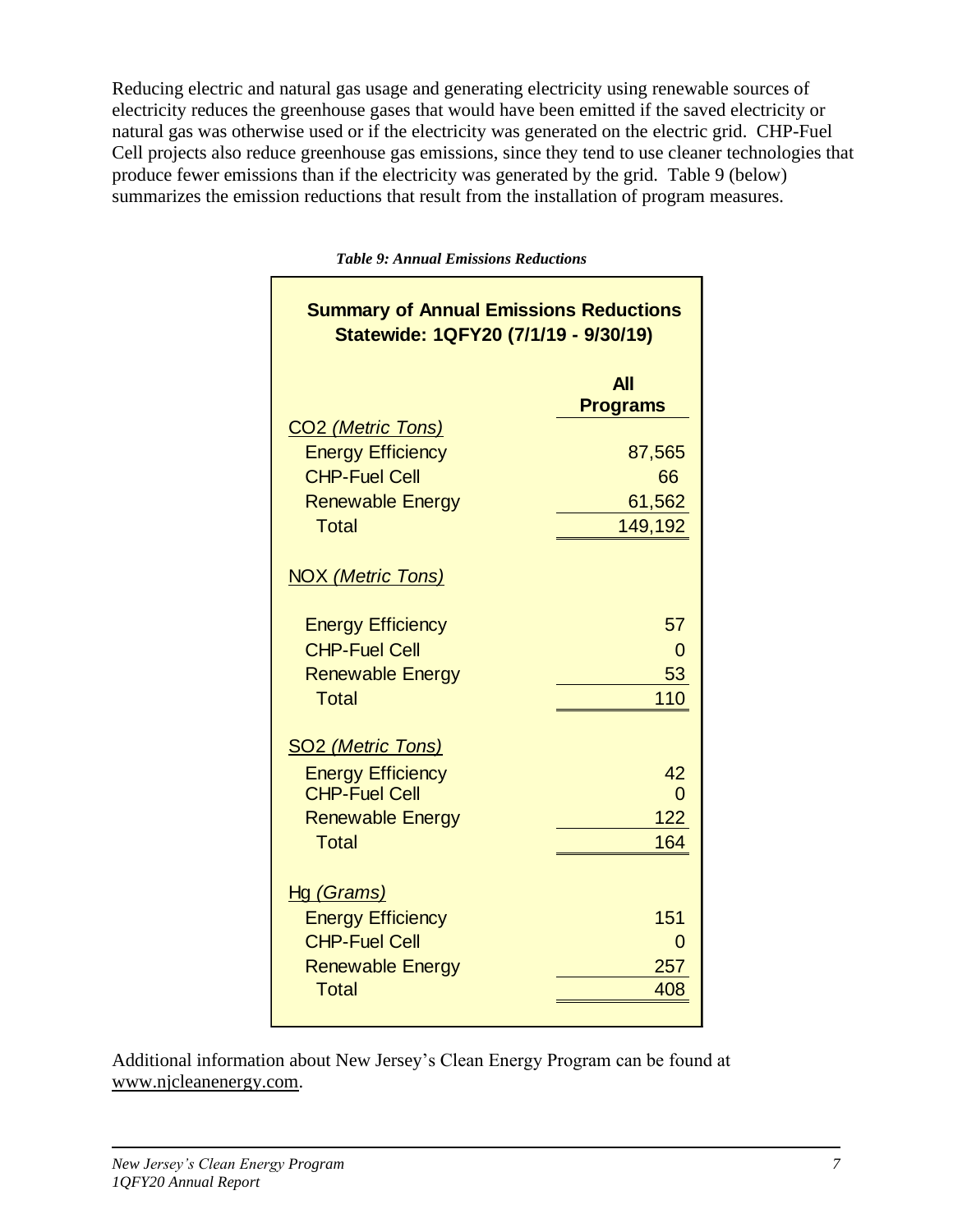## **II. Introduction**

This document reports the results of the New Jersey's Clean Energy Program for FY20. With its 2001 Comprehensive Resource Analysis ("CRA") Order, the Board required the implementation of new energy efficiency programs to replace existing Demand Side Management ("DSM") programs, and the development of programs to foster new clean energy resources, such as those provided by renewable energy sources. Starting in 2007 and through 2015 the programs were managed by the DCE primarily through contracts with Honeywell Utility Solutions (Honeywell) and TRC. Starting in 2016 the programs were managed by the DCE through the NJCEP Program Administrator contract awarded to TRC and members of its implementation team including CLEAResult.

Included in this report are financial, tracking metric, energy savings and emissions reduction data for the energy efficiency and renewable energy programs managed by the TRC team as well as New Jersey's six investor-owned electric and natural gas utilities which continue to manage the Comfort Partners low-income program, i.e., Atlantic City Electric Company ("ACE"), Jersey Central Power & Light Co. ("JCP&L"), New Jersey Natural Gas Co. ("NJNG"), Elizabethtown Gas Co. ("E-Town"), Public Service Electric & Gas Co. ("PSE&G"), and South Jersey Gas Co. ("SJG"), by the NJ Economic Development Authority, and by the Board's Division of Clean Energy.

This report presents program results for the period from July 1, 2019 through September 30, 2019 also referred to as 1QFY20. The data worksheets included in Section III have been formatted to reflect the Board's actions in adding, deleting or modifying the lineup of programs offered through that time period. Program financial results for the period are measured against those budgets.

The Board approved the following FY20 Clean Energy Programs:

### **RESIDENTIAL ENERGY EFFICIENCY PROGRAMS**

Existing Homes Residential New Construction Energy Efficient Products

### **RESIDENTIAL LOW-INCOME PROGRAM**

Comfort Partners

### **COMMERCIAL AND INDUSTRIAL (C&I) ENERGY EFFICIENCY PROGRAMS**

Commercial & Industrial Buildings Direct Install Local Government Energy Audit

### **RENEWABLE ENERGY PROGRAMS**

Offshore Wind Community Solar Renewable Energy Incentive Program (REIP)

### **DISTRIBUTED ENERGY RESOURCES**

Combined Heat and Power Renewable Energy Storage Fuel Cell Microgrids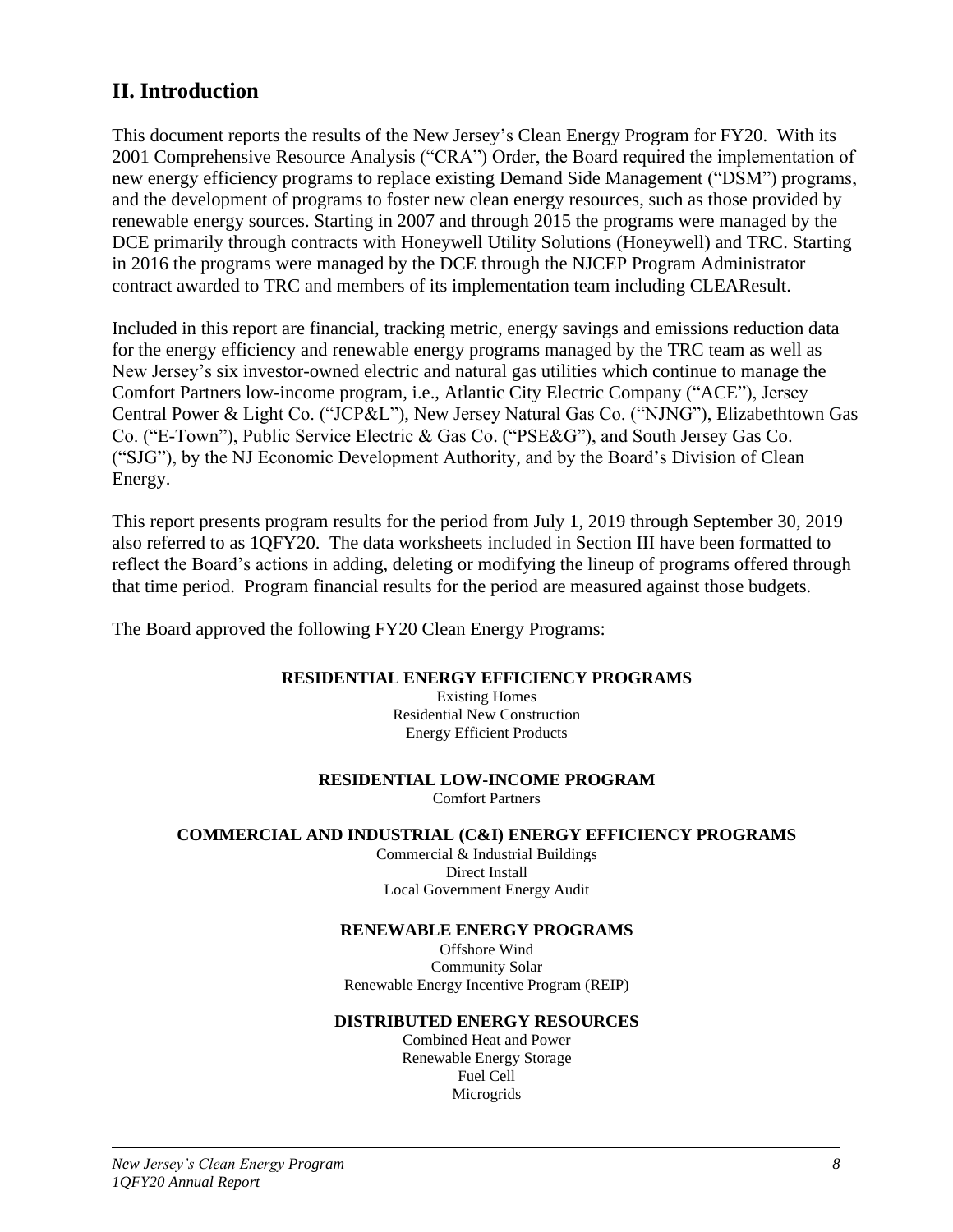### **EDA PROGRAMS**

Edison Innovation Clean Energy Manufacturing Fund (CEMF)

### **PLANNING & ADMINISTRATION**

BPU Program Administration (includes staff salaries) Marketing – Program Evaluation & Analysis Outreach & Education Sponsorships

#### **BPU INITIATIVES**

Community Grants Storage Electric Vehicles NJ Wind R&D Energy Tech Hub Workforce Development Curriculum

Following are detailed reporting data worksheets that support the expense and metric tracking results.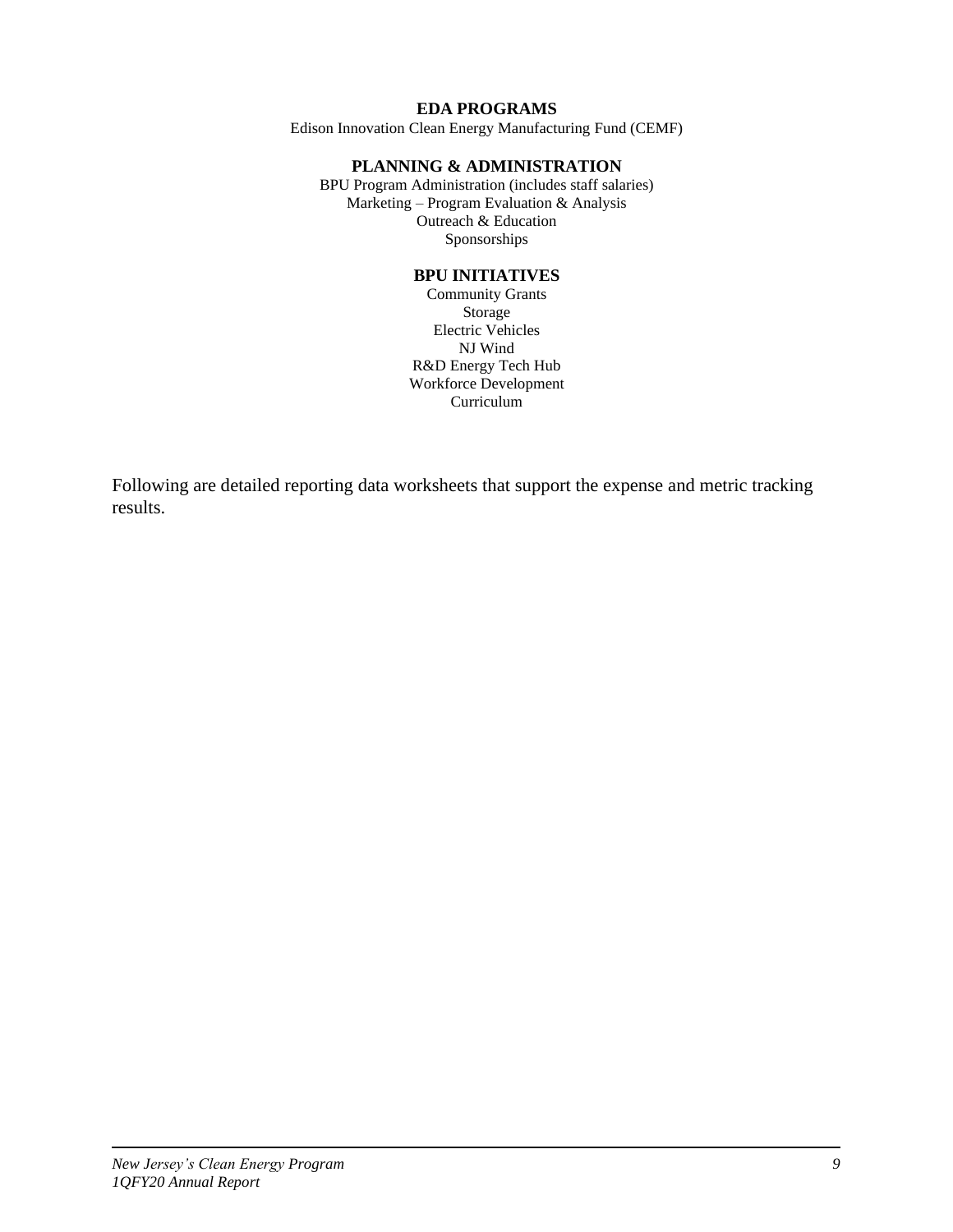# **Section III**

## **1QFY20 Reporting Data Worksheets**

The following tables provide cumulative information regarding various aspects of the New Jersey's Clean Energy Program (NJCEP) for the fourth Quarter of FY20, i.e., from July 1, 2019 through September 30, 2019. This data has been compiled by the NJCEP's current Program Administrator, TRC Environmental Corporation (TRC), using the NJCEP's Information Management System (IMS), a custom data tracking application administered and maintained by TRC.

Reported data includes: (1) expenses and commitments compared to approved budgets, (2) expenses by cost category, (3) electric savings, generation and gas and other fuel savings compared to goals, (4) electric savings, generation and gas and other fuel saving quantities, (5) calculated emissions reductions, and (6) metrics. All data is associated with NJCEP activity during the reporting period.

| Statewide Summary - New Jersey's Clean Energy Program<br>Reporting Period: 07/01/2019 thru 09/30/2019<br>Program | Approved<br><b>Budget</b> | Actual<br><b>Expenditures</b> | <b>Committed</b><br><b>Expenditures</b> | <b>Actual and</b><br><b>Committed</b><br><b>Expenditures</b> | <b>Actual</b><br><b>Expenditures as</b><br>% of Authorized | <b>Actual and</b><br>Committed<br><b>Expenditures as</b><br>% of Authorized |
|------------------------------------------------------------------------------------------------------------------|---------------------------|-------------------------------|-----------------------------------------|--------------------------------------------------------------|------------------------------------------------------------|-----------------------------------------------------------------------------|
| <b>Energy Efficiency Programs</b>                                                                                | \$354,783,994.23          | \$34,409,528.59               | \$103,817,090.05                        | \$138,226,618.64                                             | 9.70%                                                      | 38.96%                                                                      |
| <b>Distributed Energy Resources</b>                                                                              | \$30,344,822.65           | \$501,074.09                  | \$17,148,463.56                         | \$17,649,537.65                                              | 1.65%                                                      | 58.16%                                                                      |
| <b>Renewable Energy Programs</b>                                                                                 | \$8,280,623.05            | \$465,687.54                  | \$0.00                                  | \$465,687.54                                                 | 5.62%                                                      | 5.62%                                                                       |
| <b>EDA Programs</b>                                                                                              | \$91.007.38               | \$7.549.08                    | \$0.00                                  | \$7,549.08                                                   | 8.30%                                                      | 8.30%                                                                       |
| <b>Planning and Administration</b>                                                                               | \$17,286,011.65           | \$559,381.46                  | \$0.00                                  | \$559,381.46                                                 | 3.24%                                                      | 3.24%                                                                       |
| <b>BPU Initiatives</b>                                                                                           | \$28,138,038.00           | \$0.00l                       | \$0.00                                  | \$0.00                                                       | 0.00%                                                      | 0.00%                                                                       |
| <b>TOTAL</b>                                                                                                     | \$438,924,496.96          | \$35,943,220.76               | \$120,965,553.61                        | \$156,908,774.37                                             | 8.19%                                                      | 35.75%                                                                      |

#### **New Jerseys Clean Energy Program** *Actual and Committed Expenses for Reporting Year*

| Statewide Summary - New Jersey's Clean Energy Program<br>Reporting Period: 07/01/2019 thru 09/30/2019<br>Program | <b>Approved</b><br><b>Budget</b> | <b>Actual</b><br><b>Expenditures</b> | <b>Committed</b><br><b>Expenditures</b> | <b>Actual and</b><br><b>Committed</b><br><b>Expenditures</b> | <b>Actual</b><br><b>Expenditures as</b><br>% of Authorized | <b>Actual and</b><br><b>Committed</b><br><b>Expenditures as</b><br>% of Authorized |
|------------------------------------------------------------------------------------------------------------------|----------------------------------|--------------------------------------|-----------------------------------------|--------------------------------------------------------------|------------------------------------------------------------|------------------------------------------------------------------------------------|
| <b>Residential Energy Efficiency Programs</b>                                                                    |                                  |                                      |                                         |                                                              |                                                            |                                                                                    |
| <b>Existing Homes</b>                                                                                            | \$41,182,585.25                  | \$5,570,661.43                       | \$4,767,660.65                          | \$10,338,322.08                                              | 13.53%                                                     | 25.10%                                                                             |
| <b>Residential New Construction</b>                                                                              | \$17,053,370.24                  | \$2,644,325.95                       | \$7,898,434.00                          | \$10,542,759.95                                              | 15.51%                                                     | 61.82%                                                                             |
| <b>Energy Efficient Products</b>                                                                                 | \$26,339,697.00                  | \$3,442,718.91                       | \$11,037,138.59                         | \$14,479,857.50                                              | 13.07%                                                     | 54.97%                                                                             |
|                                                                                                                  |                                  |                                      |                                         |                                                              |                                                            |                                                                                    |
| <b>Sub-Total: Residential Energy Efficiency Programs</b>                                                         | \$84,575,652.49                  | \$11,657,706.29                      | \$23,703,233.24                         | \$35,360,939.53                                              | 13.78%                                                     | 41.81%                                                                             |
| <b>Residential Low Income</b>                                                                                    |                                  |                                      |                                         |                                                              |                                                            |                                                                                    |
| <b>Comfort Partners</b>                                                                                          | \$45,500,000.00                  | \$4,907,781.77                       | \$8,132,097.98                          | \$13,039,879.75                                              | 10.79%                                                     | 28.66%                                                                             |
|                                                                                                                  |                                  |                                      |                                         |                                                              |                                                            |                                                                                    |
| <b>Residential Low Income</b><br>Sub-Total:                                                                      | \$45,500,000.00                  | \$4,907,781.77                       | \$8,132,097.98                          | \$13,039,879.75                                              | 10.79%                                                     | 28.66%                                                                             |
| <b>C &amp; I Energy Efficiency Programs</b>                                                                      |                                  |                                      |                                         |                                                              |                                                            |                                                                                    |
| <b>C&amp;I Buildings</b>                                                                                         | \$119,675,090.27                 | \$11,225,250.49                      | \$58,050,145.75                         | \$69,275,396.24                                              | 9.38%                                                      | 57.89%                                                                             |
| <b>Local Government Energy Audit</b>                                                                             | \$4,682,805.60                   | \$674,022.77                         | \$1,159,897.21                          | \$1,833,919.98                                               | 14.39%                                                     | 39.16%                                                                             |
| <b>Direct Install</b>                                                                                            | \$54,630,410.47                  | \$5,327,478.44                       | \$12,771,715.87                         | \$18,099,194.31                                              | 9.75%                                                      | 33.13%                                                                             |
|                                                                                                                  |                                  |                                      |                                         |                                                              |                                                            |                                                                                    |
| <b>Sub-Total: C &amp; I Energy Efficiency Programs</b>                                                           | \$178,988,306.34                 | \$17,226,751.70                      | \$71,981,758.83                         | \$89,208,510.53                                              | 9.62%                                                      | 49.84%                                                                             |
| <b>Multifamily</b>                                                                                               |                                  |                                      |                                         |                                                              |                                                            |                                                                                    |
| Multifamily                                                                                                      | \$7,909,605.00                   | \$0.00                               | \$0.00                                  | \$0.00                                                       | 0.00%                                                      | 0.00%                                                                              |
|                                                                                                                  |                                  |                                      |                                         |                                                              |                                                            |                                                                                    |
| <b>Sub-Total: Multifamily</b>                                                                                    | \$7,909,605.00                   | \$0.00                               | \$0.00                                  | \$0.00                                                       | 0.00%                                                      | 0.00%                                                                              |
| <b>State Facilities Initiative</b>                                                                               |                                  |                                      |                                         |                                                              |                                                            |                                                                                    |
| <b>State Facilities Initiative</b>                                                                               | \$37,810,430.40                  | \$617,288.83                         | \$0.00                                  | \$617,288.83                                                 | 1.63%                                                      | 1.63%                                                                              |
|                                                                                                                  |                                  |                                      |                                         |                                                              |                                                            |                                                                                    |
| <b>State Facilities Initiative</b><br><b>Sub-Total:</b>                                                          | \$37,810,430.40                  | \$617,288.83                         | \$0.00                                  | \$617,288.83                                                 | 1.63%                                                      | 1.63%                                                                              |
| <b>TOTAL</b>                                                                                                     | \$354,783,994.23                 | \$34,409,528.59                      | \$103,817,090.05                        | \$138,226,618.64                                             | 9.70%                                                      | 38.96%                                                                             |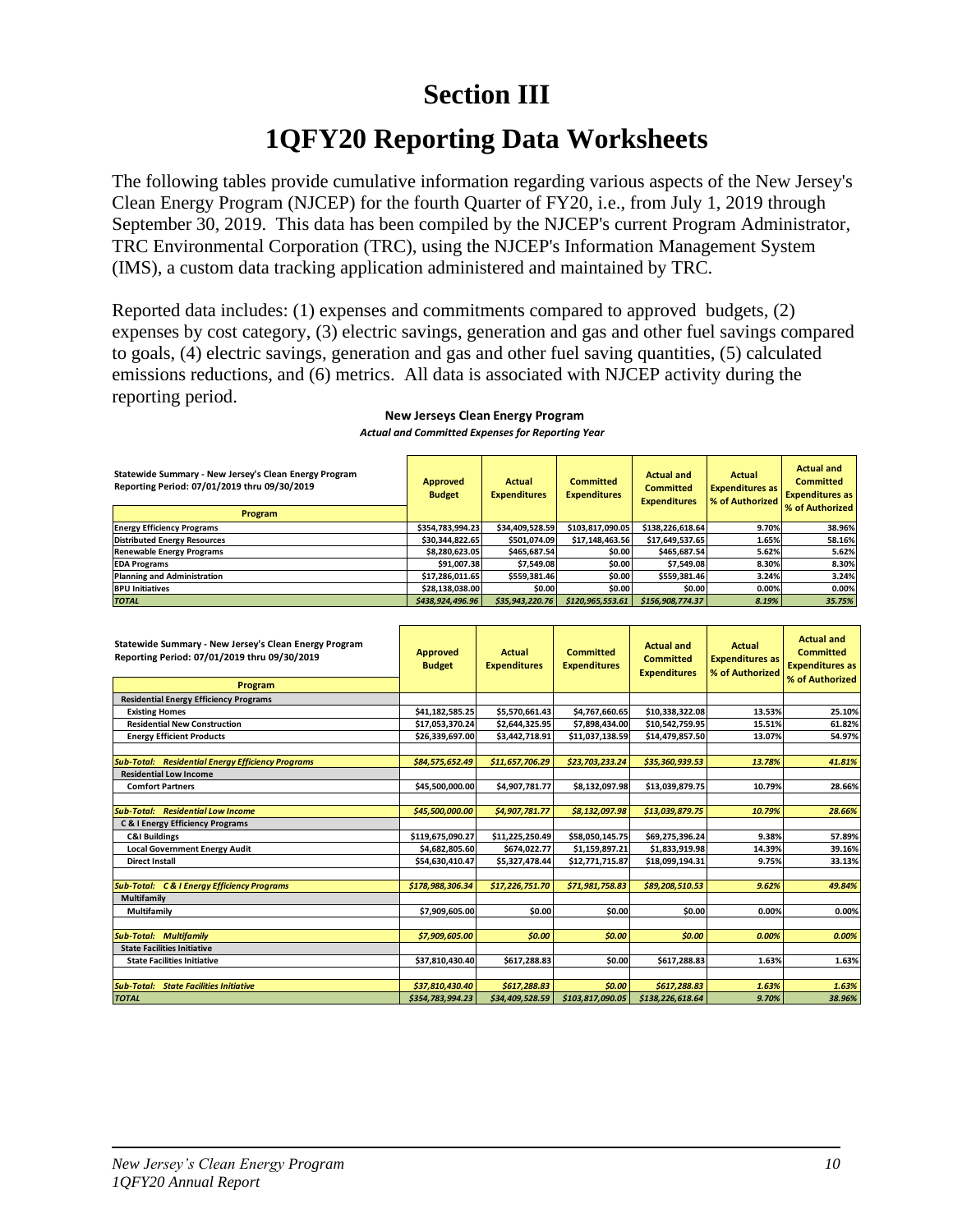#### **New Jerseys Clean Energy Program**

*Actual and Committed Expenses for Reporting Year* 

| Statewide Summary - New Jersey's Clean Energy Program<br>Reporting Period: 07/01/2019 thru 09/30/2019<br>Program | <b>Approved</b><br><b>Budget</b> | Actual<br><b>Expenditures</b> | <b>Committed</b><br><b>Expenditures</b> | <b>Actual and</b><br><b>Committed</b><br><b>Expenditures</b> | Actual<br><b>Expenditures as</b><br>% of Authorized | <b>Actual and</b><br><b>Committed</b><br><b>Expenditures as</b><br>% of Authorized |
|------------------------------------------------------------------------------------------------------------------|----------------------------------|-------------------------------|-----------------------------------------|--------------------------------------------------------------|-----------------------------------------------------|------------------------------------------------------------------------------------|
| <b>CHP</b>                                                                                                       | \$21.204.822.65                  | \$501.074.09                  | \$17.013.463.56                         | \$17.514.537.65                                              | 2.36%                                               | 82.60%                                                                             |
| <b>RE Storage</b>                                                                                                | \$140.000.00                     | \$0.00                        | \$135,000.00                            | \$135,000.00                                                 | 0.00%                                               | 96.43%                                                                             |
| <b>Fuel Cell</b>                                                                                                 | \$5.000.000.00                   | \$0.00                        | \$0.00                                  | \$0.00                                                       | 0.00%                                               | 0.00%                                                                              |
| <b>Microgrids</b>                                                                                                | \$4,000,000,00                   | \$0.00                        | \$0.00                                  | \$0.00                                                       | 0.00%                                               | 0.00%                                                                              |
| <b>TOTAL</b>                                                                                                     | \$30,344,822.65                  | \$501,074.09                  | \$17,148,463.56                         | \$17,649,537.65                                              | 1.65%                                               | 58.16%                                                                             |

| Statewide Summary - New Jersey's Clean Energy Program<br>Reporting Period: 07/01/2019 thru 09/30/2019 | <b>Approved</b><br><b>Budget</b> | Actual<br><b>Expenditures</b> | <b>Committed</b><br><b>Expenditures</b> | <b>Actual and</b><br><b>Committed</b><br><b>Expenditures</b> | Actual<br><b>Expenditures as</b><br>∣ % of Authorized ∣ | <b>Actual and</b><br><b>Committed</b><br><b>Expenditures as</b><br>% of Authorized |
|-------------------------------------------------------------------------------------------------------|----------------------------------|-------------------------------|-----------------------------------------|--------------------------------------------------------------|---------------------------------------------------------|------------------------------------------------------------------------------------|
| Program                                                                                               |                                  |                               |                                         |                                                              |                                                         |                                                                                    |
| <b>Offshore Wind</b>                                                                                  | \$3.280.623.05                   | \$0.00                        | \$0.00                                  | \$0.00                                                       | 0.00%                                                   | 0.00%                                                                              |
| <b>Community Solar</b>                                                                                | \$3.000.000.00                   | \$0.00                        | \$0.00                                  | \$0.00                                                       | 0.00%                                                   | 0.00%                                                                              |
| <b>SREC Registration</b>                                                                              | \$2,000,000,00                   | \$465.687.54                  | \$0.00                                  | \$465.687.54                                                 | 23.28%                                                  | 23.28%                                                                             |
| <b>TOTAL</b>                                                                                          | \$8.280.623.05                   | \$465.687.54                  | \$0.00                                  | \$465.687.54                                                 | 5.62%                                                   | 5.62%                                                                              |

| Statewide Summary - New Jersey's Clean Energy Program<br>Reporting Period: 07/01/2019 thru 09/30/2019 | <b>Approved</b><br><b>Budget</b> | <b>Actual</b><br><b>Expenditures</b> | <b>Committed</b><br><b>Expenditures</b> | <b>Actual and</b><br><b>Committed</b><br><b>Expenditures</b> | <b>Actual</b><br><b>Expenditures as</b><br><b>S</b> of Authorized | <b>Actual and</b><br><b>Committed</b><br><b>Expenditures as</b><br>% of Authorized |
|-------------------------------------------------------------------------------------------------------|----------------------------------|--------------------------------------|-----------------------------------------|--------------------------------------------------------------|-------------------------------------------------------------------|------------------------------------------------------------------------------------|
| <b>Program</b>                                                                                        |                                  |                                      |                                         |                                                              |                                                                   |                                                                                    |
| Edison Innovation Clean Energy Manufacturing Fund (CEMF)                                              | \$91.007.38                      | \$7.549.08                           | \$0.00                                  | \$7.549.08                                                   | 8.30%                                                             | 8.30%                                                                              |
| <b>Edison Innovation Green Growth Fund (EIGGF)</b>                                                    | \$0.00                           | \$0.00                               | \$0.00                                  | \$0.00                                                       | 0.00%                                                             | 0.00%                                                                              |
| <b>TOTAL</b>                                                                                          | \$91.007.38                      | \$7.549.08                           | \$0.00                                  | \$7.549.08                                                   | 8.30%                                                             | 8.30%                                                                              |

| Statewide Summary - New Jersey's Clean Energy Program<br>Reporting Period: 07/01/2019 thru 09/30/2019 | <b>Approved</b><br><b>Budget</b> | <b>Actual</b><br><b>Expenditures</b> | <b>Committed</b><br><b>Expenditures</b> | <b>Actual and</b><br><b>Committed</b><br><b>Expenditures</b> | <b>Actual</b><br><b>Expenditures as</b><br>% of Authorized | <b>Actual and</b><br><b>Committed</b><br><b>Expenditures as</b><br>% of Authorized |
|-------------------------------------------------------------------------------------------------------|----------------------------------|--------------------------------------|-----------------------------------------|--------------------------------------------------------------|------------------------------------------------------------|------------------------------------------------------------------------------------|
| Program                                                                                               |                                  |                                      |                                         |                                                              |                                                            |                                                                                    |
| <b>BPU Program Administration</b>                                                                     |                                  |                                      |                                         |                                                              |                                                            |                                                                                    |
| <b>BPU Program Administration</b>                                                                     | \$3,055,000.00                   | \$12,468.60                          | \$0.00                                  | \$12,468.60                                                  | 0.41%                                                      | 0.41%                                                                              |
|                                                                                                       |                                  |                                      |                                         |                                                              |                                                            |                                                                                    |
| <b>Sub-Total: BPU Program Administration</b>                                                          | \$3,055,000.00                   | \$12,468.60                          | \$0.00                                  | \$12,468.60                                                  | 0.41%                                                      | 0.41%                                                                              |
| <b>Marketing</b>                                                                                      |                                  |                                      |                                         |                                                              |                                                            |                                                                                    |
| <b>Marketing Contract</b>                                                                             | \$4,000,000.00                   | \$0.00                               | \$0.00                                  | \$0.00                                                       | 0.00%                                                      | 0.00%                                                                              |
|                                                                                                       |                                  |                                      |                                         |                                                              |                                                            |                                                                                    |
| <b>Sub-Total: Marketing</b>                                                                           | \$4,000,000.00                   | \$0.00                               | \$0.00                                  | \$0.00                                                       | 0.00%                                                      | 0.00%                                                                              |
| <b>Program Evaluation/Analysis</b>                                                                    |                                  |                                      |                                         |                                                              |                                                            |                                                                                    |
| <b>Program Evaluation</b>                                                                             | \$3,969,428.25                   | \$189,365.19                         | \$0.00                                  | \$189,365.19                                                 | 4.77%                                                      | 4.77%                                                                              |
| <b>Research and Analysis</b>                                                                          | \$250,000.00                     | \$0.00                               | \$0.00                                  | \$0.00                                                       | 0.00%                                                      | 0.00%                                                                              |
|                                                                                                       |                                  |                                      |                                         |                                                              |                                                            |                                                                                    |
| <b>Sub-Total: Program Evaluation/Analysis</b>                                                         | \$4,219,428.25                   | \$189,365.19                         | \$0.00                                  | \$189,365.19                                                 | 4.49%                                                      | 4.49%                                                                              |
| <b>Outreach and Education</b>                                                                         |                                  |                                      |                                         |                                                              |                                                            |                                                                                    |
| <b>Sustainable Jersey</b>                                                                             | \$0.00                           | \$0.00                               | \$0.00                                  | \$0.00                                                       | 0.00%                                                      | 0.00%                                                                              |
| <b>NJIT Learning Center</b>                                                                           | \$691,583.40                     | \$0.00                               | \$0.00                                  | \$0.00                                                       | 0.00%                                                      | 0.00%                                                                              |
| Conference                                                                                            | \$750,000.00                     | \$0.00                               | \$0.00                                  | \$0.00                                                       | 0.00%                                                      | 0.00%                                                                              |
| Outreach, Website, Other                                                                              | \$4,500,000.00                   | \$357,547.67                         | \$0.00                                  | \$357,547.67                                                 | 7.95%                                                      | 7.95%                                                                              |
|                                                                                                       |                                  |                                      |                                         |                                                              |                                                            |                                                                                    |
| <b>Sub-Total: Outreach and Education</b>                                                              | \$5,941,583.40                   | \$357.547.67                         | \$0.00                                  | \$357,547.67                                                 | 6.02%                                                      | 6.02%                                                                              |
| Sponsorships                                                                                          |                                  |                                      |                                         |                                                              |                                                            |                                                                                    |
| Sponsorships                                                                                          | \$70,000.00                      | \$0.00                               | \$0.00                                  | \$0.00                                                       | 0.00%                                                      | 0.00%                                                                              |
|                                                                                                       |                                  |                                      |                                         |                                                              |                                                            |                                                                                    |
| <b>Sponsorships</b><br>Sub-Total:                                                                     | \$70,000.00                      | \$0.00                               | \$0.00                                  | \$0.00                                                       | 0.00%                                                      | 0.00%                                                                              |
| <b>TOTAL</b>                                                                                          | \$17,286,011.65                  | \$559,381.46                         | \$0.00                                  | \$559.381.46                                                 | 3.24%                                                      | 3.24%                                                                              |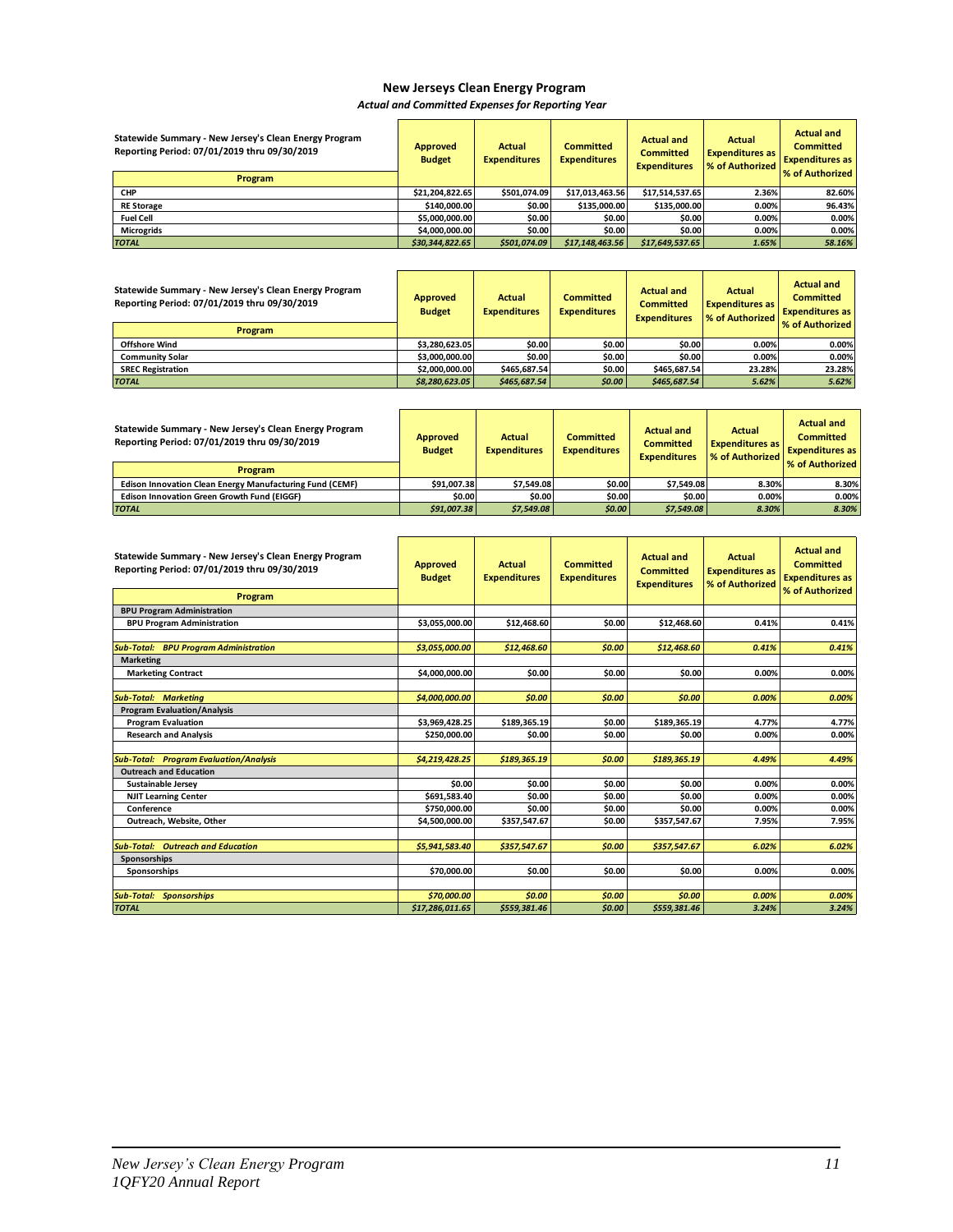#### **New Jerseys Clean Energy Program**

*Actual and Committed Expenses for Reporting Year* 

| Statewide Summary - New Jersey's Clean Energy Program<br>Reporting Period: 07/01/2019 thru 09/30/2019 | Approved<br>Actual<br><b>Budget</b><br><b>Expenditures</b> |        | <b>Committed</b><br><b>Expenditures</b> | <b>Actual and</b><br><b>Committed</b><br><b>Expenditures</b> | Actual<br><b>Expenditures as</b><br>% of Authorized | <b>Actual and</b><br><b>Committed</b><br><b>Expenditures as</b><br>% of Authorized |  |
|-------------------------------------------------------------------------------------------------------|------------------------------------------------------------|--------|-----------------------------------------|--------------------------------------------------------------|-----------------------------------------------------|------------------------------------------------------------------------------------|--|
| Program                                                                                               |                                                            |        |                                         |                                                              |                                                     |                                                                                    |  |
| <b>BPU Initiatives</b>                                                                                |                                                            |        |                                         |                                                              |                                                     |                                                                                    |  |
| <b>Community Energy Grants</b>                                                                        | \$4,823,038.00                                             | \$0.00 | \$0.00                                  | \$0.00                                                       | 0.00%                                               | 0.00%                                                                              |  |
| Storage                                                                                               | \$7,105,000.00                                             | \$0.00 | \$0.00                                  | \$0.00                                                       | 0.00%                                               | 0.00%                                                                              |  |
| <b>Electric Vehicles</b>                                                                              | \$210.000.00                                               | \$0.00 | \$0.00                                  | \$0.00                                                       | 0.00%                                               | 0.00%                                                                              |  |
| NJ Wind                                                                                               | \$4,500,000.00                                             | \$0.00 | \$0.00                                  | \$0.00                                                       | 0.00%                                               | 0.00%                                                                              |  |
| <b>R&amp;D Energy Tech Hub</b>                                                                        | \$4,500,000,00                                             | \$0.00 | \$0.00                                  | \$0.00                                                       | 0.00%                                               | 0.00%                                                                              |  |
| <b>Workforce Development</b>                                                                          | \$2.500.000.00                                             | \$0.00 | \$0.00                                  | \$0.00                                                       | 0.00%                                               | 0.00%                                                                              |  |
| Curriculum                                                                                            | \$4.500.000.00                                             | \$0.00 | \$0.00                                  | \$0.00                                                       | 0.00%                                               | 0.00%                                                                              |  |
| <b>TOTAL</b>                                                                                          | \$28.138.038.00                                            | \$0.00 | \$0.00                                  | \$0.00                                                       | 0.00%                                               | 0.00%                                                                              |  |

#### **New Jerseys Clean Energy Program** *Detailed Expense Data for Reporting Year*

|                                                         |                                            |                                                       |                                                                | <b>Cost Category Budgets</b> |                                                           |                                                                              |                                                  |
|---------------------------------------------------------|--------------------------------------------|-------------------------------------------------------|----------------------------------------------------------------|------------------------------|-----------------------------------------------------------|------------------------------------------------------------------------------|--------------------------------------------------|
| Reporting Period: 07/01/2019 thru 09/30/2019<br>Program | <b>Total Actual</b><br><b>Expenditures</b> | <b>Administration &amp;</b><br>Program<br>Development | <b>Sales. Call Centers.</b><br><b>Marketing and</b><br>Website | <b>Training</b>              | Rebates, Grants,<br>and Other Direct<br><b>Incentives</b> | Rebate<br>Processing,<br>Inspections, and<br><b>Other Quality</b><br>Control | <b>Evaluation and</b><br><b>Related Research</b> |
| <b>Energy Efficiency Programs</b>                       | \$34,409,528.59                            | \$2,514,048.13                                        | \$213.468.94                                                   | \$73,440.08                  | \$29,624,369.99                                           | \$1,984,201.45                                                               | \$0.00                                           |
| Distributed Energy Resources                            | \$501.074.09                               | \$105.227.98                                          | \$7,251.16                                                     | \$0.00                       | \$325,000.00                                              | \$63,594.95                                                                  | \$0.00                                           |
| Renewable Energy Programs                               | \$465,687.54                               | \$197.550.60                                          | \$11,360.16                                                    | \$0.00                       | \$0.00                                                    | \$256,776.78                                                                 | \$0.00                                           |
| <b>EDA Programs</b>                                     | \$7.549.08                                 | \$7.549.08                                            | \$0.00                                                         | \$0.00                       | \$0.00                                                    | \$0.00                                                                       | \$0.00                                           |
| Planning and Administration                             | \$559,381.46                               | \$12,468.60                                           | \$357.547.67                                                   | \$0.00                       | \$0.00                                                    | \$0.00                                                                       | \$189,365.19                                     |
| <b>BPU Initiatives</b>                                  | \$0.00                                     | \$0.00                                                | \$0.00                                                         | \$0.00                       | \$0.00                                                    | \$0.00                                                                       | \$0.00                                           |
| <b>TOTAL</b>                                            | \$35.943.220.76                            | \$2.836.844.39                                        | \$589.627.93                                                   | \$73,440.08                  | \$29.949.369.99                                           | \$2.304.573.18                                                               | \$189,365.19                                     |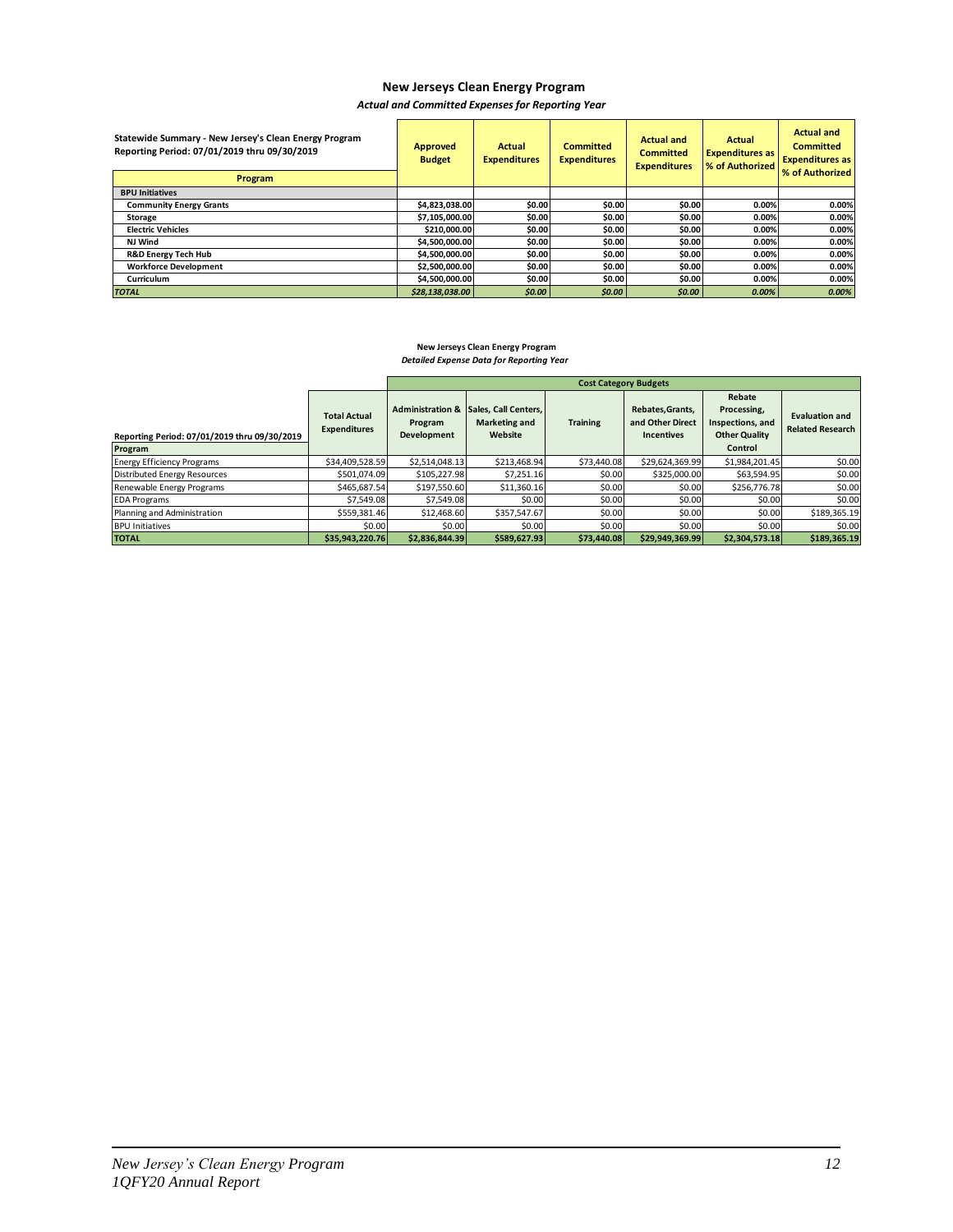|                                                             |                 |                            |                                |                                   | New Jerseys Clean Energy Program |                              |                                   |      |                 |                                |                                |      |
|-------------------------------------------------------------|-----------------|----------------------------|--------------------------------|-----------------------------------|----------------------------------|------------------------------|-----------------------------------|------|-----------------|--------------------------------|--------------------------------|------|
|                                                             |                 |                            |                                | <b>Electric Savings vs. Goals</b> |                                  |                              |                                   |      |                 |                                |                                |      |
| Reporting Period: 07/01/2019 thru 09/30/2019                |                 | <b>Peak Demand Savings</b> |                                |                                   |                                  | <b>Annual Energy Savings</b> |                                   |      |                 | <b>Lifetime Energy Savings</b> |                                |      |
| <b>Program Managers: All</b>                                | <b>YTD Goal</b> | <b>Actual YTD</b>          | <b>Actual YTD as % of Goal</b> |                                   | <b>YTD Goal</b>                  | <b>Actual YTD</b>            | <b>Actual YTD as % of</b><br>Goal |      | <b>YTD Goal</b> | <b>Actual YTD</b>              | <b>Actual YTD as % of Goal</b> |      |
| Program                                                     | kW              | kW                         | %                              |                                   | <b>MWh</b>                       | <b>MWh</b>                   | %                                 |      | <b>MWh</b>      | <b>MWh</b>                     | %                              |      |
| <b>Energy Efficiency Programs</b>                           |                 |                            |                                |                                   |                                  |                              |                                   |      |                 |                                |                                |      |
| <b>Residential Energy Efficiency Programs</b>               |                 |                            |                                |                                   |                                  |                              |                                   |      |                 |                                |                                |      |
| <b>Existing Homes</b>                                       |                 |                            |                                |                                   |                                  |                              |                                   |      |                 |                                |                                |      |
| Residential HVAC - Electric & Gas                           | 569             | 411                        |                                | 72%                               | 762                              | 564                          |                                   | 74%  | 11,405          | 8,595                          |                                | 75%  |
| Home Performance with Energy Star                           | 205             | 162                        |                                | 79%                               | 650                              | 471                          |                                   | 72%  | 11,731          | 7.326                          |                                | 62%  |
| <b>Residential New Construction</b>                         | 519             | 519                        |                                | 100%                              | 1.266                            | 1,532                        |                                   | 121% | 25,323          | 30,643                         |                                | 121% |
| <b>Energy Efficient Products</b>                            | 10,142          | 4,351                      |                                | 43%                               | 116,407                          | 49,234                       |                                   | 42%  | 1,700,163       | 708,184                        |                                | 42%  |
| <b>Energy Efficient Products - Lighting</b>                 | 9,820           | 3.826                      |                                | 39%                               | 112,720                          | 45,550                       |                                   | 40%  | 1,646,303       | 683,249                        |                                | 42%  |
| Energy Efficient Products - Non-Lighting                    | 321             | 525                        |                                | 163%                              | 3,688                            | 3,684                        |                                   | 100% | 53,860          | 24,935                         |                                | 46%  |
|                                                             |                 |                            |                                |                                   |                                  |                              |                                   |      |                 |                                |                                |      |
| <b>Residential Energy Efficiency Programs</b><br>Sub-Total: | 11,434          | 5,442                      |                                | 48%                               | 119,086                          | 51,801                       |                                   | 43%  | 1,748,623       | 754,748                        |                                | 43%  |
| <b>Residential Low Income</b>                               |                 |                            |                                |                                   |                                  |                              |                                   |      |                 |                                |                                |      |
| <b>Comfort Partners</b>                                     |                 | 122                        |                                |                                   | 1,681                            | $\Omega$                     |                                   | 0%   | 12,203          | 13,948                         |                                | 114% |
|                                                             |                 |                            |                                |                                   |                                  |                              |                                   |      |                 |                                |                                |      |
| <b>Residential Low Income</b><br>Sub-Total:                 | $\sqrt{2}$      | 122                        |                                |                                   | 1.681                            | $\Omega$                     |                                   | 0%   | 12,203          | 13,948                         |                                | 114% |
| C & I Energy Efficiency Programs                            |                 |                            |                                |                                   |                                  |                              |                                   |      |                 |                                |                                |      |
| <b>C&amp;I Buildinas</b>                                    |                 |                            |                                |                                   |                                  |                              |                                   |      |                 |                                |                                |      |
| C&I New Construction                                        | 202             | 58                         |                                | 29%                               | 1,104                            | 312                          |                                   | 28%  | 22,057          | 4.641                          |                                | 21%  |
| C&I Retrofit                                                | 4,935           | 10,076                     |                                | 204%                              | 26,921                           | 64,008                       |                                   | 238% | 423,517         | 871,456                        |                                | 206% |
| Pay-for-Performance New Construction                        | 1,372           | 109                        |                                | 8%                                | 3,210                            | 1,992                        |                                   | 62%  | 51,293          | 37,761                         |                                | 74%  |
| Pay-for-Performance                                         | 1,436           | 1,303                      |                                | 91%                               | 6,229                            | 5,040                        |                                   | 81%  | 98,296          | 83,408                         |                                | 85%  |
| Custom C&I Pilot                                            | 28              | 180                        |                                | 652%                              | 219                              | 1,224                        |                                   | 559% | 3,446           | 18,319                         |                                | 532% |
| Large Energy Users Program                                  |                 | 281                        |                                |                                   |                                  | 4,841                        |                                   |      |                 | 75,928                         |                                |      |
| Direct Install                                              | 2,309           | 1,737                      |                                | 75%                               | 10,589                           | 7,969                        |                                   | 75%  | 158,515         | 117,159                        |                                | 74%  |
|                                                             |                 |                            |                                |                                   |                                  |                              |                                   |      |                 |                                |                                |      |
| C & I Energy Efficiency Programs<br>Sub-Total:              | 10.281          | 13,743                     |                                | 134%                              | 48.272                           | 85.387                       |                                   | 177% | 757,124         | 1,208,671                      |                                | 160% |
| <b>Energy Efficiency Programs</b><br>Sub-Total:             | 21,715          | 19,186                     |                                | 88%                               | 169,038                          | 137,188                      |                                   | 81%  | 2,517,950       | 1,963,419                      |                                | 78%  |
| <b>TOTAL</b>                                                | 21.715          | 19.186                     |                                | 88%                               | 169.038                          | 137.188                      |                                   | 81%  | 2,517,950       | 1,963,419                      |                                | 78%  |

|                                                             |                 | New Jerseys Clean Energy Program   |                                |       |                 |                                |                                |       |
|-------------------------------------------------------------|-----------------|------------------------------------|--------------------------------|-------|-----------------|--------------------------------|--------------------------------|-------|
|                                                             |                 | Gas & Other Fuel Savings vs. Goals |                                |       |                 |                                |                                |       |
| Reporting Period: 07/01/2019 thru 09/30/2019                |                 | <b>Annual Energy Savings</b>       |                                |       |                 | <b>Lifetime Energy Savings</b> |                                |       |
| Program Managers: All                                       | <b>YTD Goal</b> | <b>Actual YTD</b>                  | <b>Actual YTD as % of Goal</b> |       | <b>YTD Goal</b> | <b>Actual YTD</b>              | <b>Actual YTD as % of Goal</b> |       |
| Program                                                     | <b>MMBtu</b>    | <b>MMBtu</b>                       | %                              |       | <b>MMBtu</b>    | <b>MMBtu</b>                   | %                              |       |
| <b>Energy Efficiency Programs</b>                           |                 |                                    |                                |       |                 |                                |                                |       |
| <b>Residential Energy Efficiency Programs</b>               |                 |                                    |                                |       |                 |                                |                                |       |
| <b>Existing Homes</b>                                       |                 |                                    |                                |       |                 |                                |                                |       |
| Residential HVAC - Electric & Gas                           | 38,020          | 27,373                             |                                | 72%   | 734,934         | 533,086                        |                                | 73%   |
| Home Performance with Energy Star                           | 24,568          | 21,806                             |                                | 89%   | 535,093         | 392,918                        |                                | 73%   |
| <b>Residential New Construction</b>                         | 16,975          | 17,303                             |                                | 102%  | 339,506         | 346,057                        |                                | 102%  |
| <b>Energy Efficient Products</b>                            | 3,171           | 6,541                              |                                | 206%  | 35,651          | 74,010                         |                                | 208%  |
|                                                             |                 |                                    |                                |       |                 |                                |                                |       |
| <b>Residential Energy Efficiency Programs</b><br>Sub-Total: | 82,735          | 73,023                             |                                | 88%   | 1,645,184       | 1,346,071                      |                                | 82%   |
| <b>Residential Low Income</b>                               |                 |                                    |                                |       |                 |                                |                                |       |
| <b>Comfort Partners</b>                                     | 10,071          | 6,052                              |                                | 60%   | 155,597         | 89,677                         |                                | 58%   |
| Sub-Total:<br><b>Residential Low Income</b>                 | 10,071          | $\Omega$                           |                                | 0%    | 155,597         | $\Omega$                       |                                | 0%    |
| <b>C &amp; I Energy Efficiency Programs</b>                 |                 |                                    |                                |       |                 |                                |                                |       |
| C&I Buildings                                               |                 |                                    |                                |       |                 |                                |                                |       |
| C&I New Construction                                        | 47              | $-2$                               |                                | $-5%$ | 900             | $-32$                          |                                | $-4%$ |
| C&I Retrofit                                                | 6,685           | 1,745                              |                                | 26%   | 116,788         | 33,922                         |                                | 29%   |
| Pay-for-Performance New Construction                        | 28,657          | 14,044                             |                                | 49%   | 476,571         | 276,935                        |                                | 58%   |
| Pay-for-Performance                                         | 22,857          | 20,029                             |                                | 88%   | 500,573         | 431,505                        |                                | 86%   |
| Custom C&I Pilot                                            | 54              | $\Omega$                           |                                | 0%    | 950             |                                |                                | 0%    |
| Large Energy Users Program                                  |                 | 1,763                              |                                |       | $\Omega$        | 31,725                         |                                |       |
| Direct Install                                              | 36,195          | 20,991                             |                                | 58%   | 620,377         | 288,235                        |                                | 46%   |
|                                                             |                 |                                    |                                |       |                 |                                |                                |       |
| Sub-Total: C & I Energy Efficiency Programs                 | 94,496          | 58,569                             |                                | 62%   | 1,716,160       | 1,062,289                      |                                | 62%   |
| Sub-Total: Energy Efficiency Programs                       | 187,301         | 131,592                            |                                | 70%   | 3,516,942       | 2,408,360                      |                                | 68%   |
| <b>Distributed Energy Resources</b>                         |                 |                                    |                                |       |                 |                                |                                |       |
| CHP                                                         | 3,378           | 1,715                              |                                | 51%   | 59,121          | 25,727                         |                                | 44%   |
| <b>Distributed Energy Resources</b><br>Sub-Total:           | 3,378           | 1,715                              |                                | 51%   | 59,121          | 25,727                         |                                | 44%   |
| <b>TOTAL</b>                                                | 190.680         | 133.307                            |                                | 70%   | 3.576.063       | 2,434,087                      |                                | 68%   |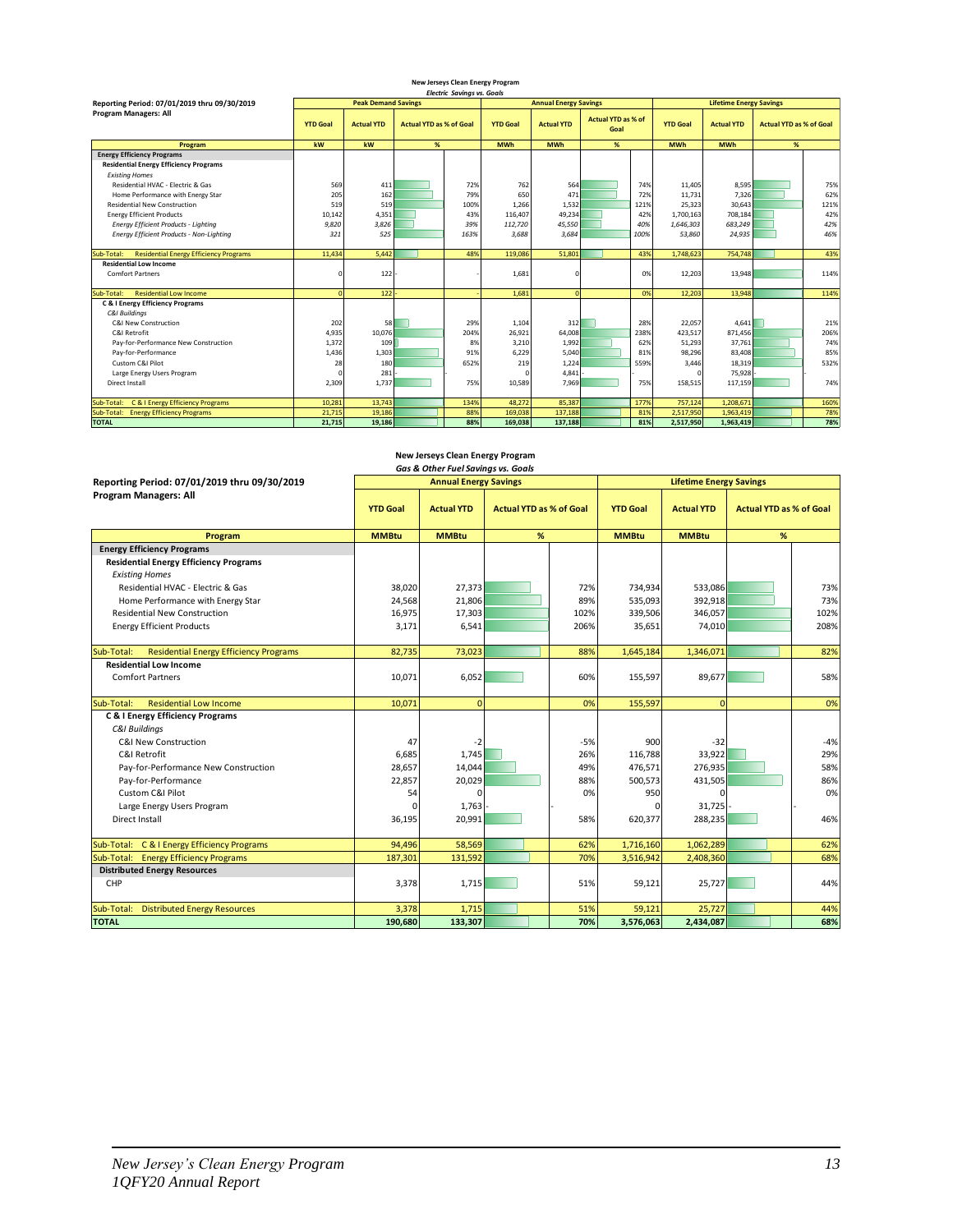|                                                                                                             | New Jerseys Clean Energy Program |                            |                                          |                      |                              |                                          |                                |                      |                                          |  |
|-------------------------------------------------------------------------------------------------------------|----------------------------------|----------------------------|------------------------------------------|----------------------|------------------------------|------------------------------------------|--------------------------------|----------------------|------------------------------------------|--|
| Reporting Period: 07/01/2019 thru 09/30/2019                                                                |                                  | <b>Peak Demand Savings</b> | <b>Electric Savings</b>                  |                      | <b>Annual Energy Savings</b> |                                          | <b>Lifetime Energy Savings</b> |                      |                                          |  |
| Program Managers: All                                                                                       | <b>Installed</b>                 | <b>Committed</b>           | <b>Installed and</b><br><b>Committed</b> | <b>Installed</b>     | <b>Committed</b>             | <b>Installed and</b><br><b>Committed</b> | <b>Installed</b>               | <b>Committed</b>     | <b>Installed and</b><br><b>Committed</b> |  |
| Program                                                                                                     | kW                               | kw                         | kW                                       | <b>MWh</b>           | <b>MWh</b>                   | <b>MWh</b>                               | <b>MWh</b>                     | <b>MWh</b>           | <b>MWh</b>                               |  |
| <b>Energy Efficiency Programs</b><br><b>Residential Energy Efficiency Programs</b><br><b>Existing Homes</b> |                                  |                            |                                          |                      |                              |                                          |                                |                      |                                          |  |
| Residential HVAC - Electric & Gas                                                                           | 411                              | $\mathbf{0}$               | 411                                      | 564                  | n                            | 564                                      | 8,595                          | $\mathbf 0$          | 8,595                                    |  |
| Home Performance with Energy Star                                                                           | 162                              | 107                        | 269                                      | 471                  | 454                          | 924                                      | 7,326                          | 7,557                | 14,883                                   |  |
| <b>Residential New Construction</b>                                                                         | 519                              | $\mathbf 0$                | 519                                      | 1,532                | 0                            | 1,532                                    | 30,643                         | $\mathbf 0$          | 30,643                                   |  |
| <b>Energy Efficient Products</b>                                                                            | 4,351                            | $\Omega$                   | 4,351                                    | 49,234               | $\Omega$                     | 49,234                                   | 708,184                        | $\Omega$             | 708,184                                  |  |
| Energy Efficient Products - Lighting<br>Energy Efficient Products - Non-Lighting                            | 3,826<br>525                     | 0<br>0                     | 3,826<br>525                             | 45,550<br>3,684      | $\epsilon$<br>$\mathcal{L}$  | 45,550<br>3,684                          | 683,249<br>24,935              | $\Omega$<br>$\Omega$ | 683,249<br>24,935                        |  |
| <b>Residential Energy Efficiency Programs</b><br>Sub-Total:                                                 | 5,442                            | 107                        | 5,549                                    | 51,801               | 454                          | 52,254                                   | 754,748                        | 7,557                | 762,305                                  |  |
| <b>Residential Low Income</b>                                                                               |                                  |                            |                                          |                      |                              |                                          |                                |                      |                                          |  |
| <b>Comfort Partners</b>                                                                                     | 122                              | $\mathbf 0$                | 122                                      | $\Omega$             | n                            | $\Omega$                                 | 13.948                         | $\Omega$             | 13,948                                   |  |
| <b>Residential Low Income</b><br>Sub-Total:                                                                 | 122                              | $\mathbf{0}$               | 122                                      | $\mathbf{0}$         | $\Omega$                     | $\Omega$                                 | 13,948                         | $\Omega$             | 13,948                                   |  |
| C & I Energy Efficiency Programs<br><b>C&amp;I Buildings</b>                                                |                                  |                            |                                          |                      |                              |                                          |                                |                      |                                          |  |
| C&I New Construction                                                                                        | 58                               | 611                        | 668                                      | 312                  | 2,643                        | 2,956                                    | 4,641                          | 40,089               | 44,729                                   |  |
| C&I Retrofit                                                                                                | 10,076                           | 22,037                     | 32,112                                   | 64,008               | 116,565                      | 180,572                                  | 871,456                        | 1,711,848            | 2,583,304                                |  |
| Pay-for-Performance New Construction                                                                        | 109                              | 643                        | 753                                      | 1,992                | 3,491                        | 5,484                                    | 37,761                         | 64,153               | 101,914                                  |  |
| Pay-for-Performance                                                                                         | 1,303                            | 6,244                      | 7,547                                    | 5,040                | 35,899                       | 40,938                                   | 83,408                         | 575,628              | 659,036                                  |  |
| Custom C&I Pilot                                                                                            | 180                              | 2,294                      | 2,474                                    | 1,224                | 12,914                       | 14,138                                   | 18,319                         | 192,533              | 210,852                                  |  |
| Large Energy Users Program                                                                                  | 281                              | 5,119                      | 5,400                                    | 4,841                | 39,442                       | 44,284                                   | 75,928                         | 613,843              | 689,771                                  |  |
| Direct Install                                                                                              | 1.737                            | 3,734                      | 5,471                                    | 7,969                | 18,294                       | 26,263                                   | 117,159                        | 268,582              | 385,740                                  |  |
| C & I Energy Efficiency Programs<br>Sub-Total:                                                              | 13,743                           | 40,682                     | 54,425                                   | 85,387               | 229,249                      | 314,635                                  | 1,208,671                      | 3,466,675            | 4,675,346                                |  |
| Multifamily<br>Multifamily                                                                                  | 0                                | $\Omega$                   | $\Omega$                                 | $\Omega$             | $\Omega$                     | $\Omega$                                 | $\Omega$                       | 0                    | $\mathbf 0$                              |  |
| Multifamily<br>Sub-Total:                                                                                   | $\Omega$                         | $\Omega$                   | $\Omega$                                 | $\Omega$             | $\Omega$                     | $\Omega$                                 | $\Omega$                       | $\Omega$             | $\sqrt{2}$                               |  |
| <b>Energy Efficiency Programs</b><br>Sub-Total:                                                             | 19,308                           | 40,789                     | 60,097                                   | 137,188              | 229,702                      | 366,890                                  | 1,977,367                      | 3,474,232            | 5,451,599                                |  |
| <b>Distributed Energy Resources</b>                                                                         |                                  |                            |                                          |                      |                              |                                          |                                |                      |                                          |  |
| CHP<br>Fuel Cell                                                                                            | 0<br>0                           | 5,737<br>$\Omega$          | 5,737<br>$\Omega$                        | $\Omega$<br>$\Omega$ | 20,350                       | 20,350<br>$\Omega$                       | $\Omega$<br>$\Omega$           | 407,006              | 407,006<br>$\Omega$                      |  |
| <b>Distributed Energy Resources</b><br>Sub-Total:                                                           | $\Omega$                         | 5,737                      | 5,737                                    | $\Omega$             | 20,350                       | 20,350                                   | $\Omega$                       | 407,006              | 407,006                                  |  |
| <b>TOTAL</b>                                                                                                | 19,308                           | 46,526                     | 65,834                                   | 137,188              | 250,053                      | 387,240                                  | 1,977,367                      | 3,881,238            | 5,858,605                                |  |

## *Electric Savings* **New Jerseys Clean Energy Program**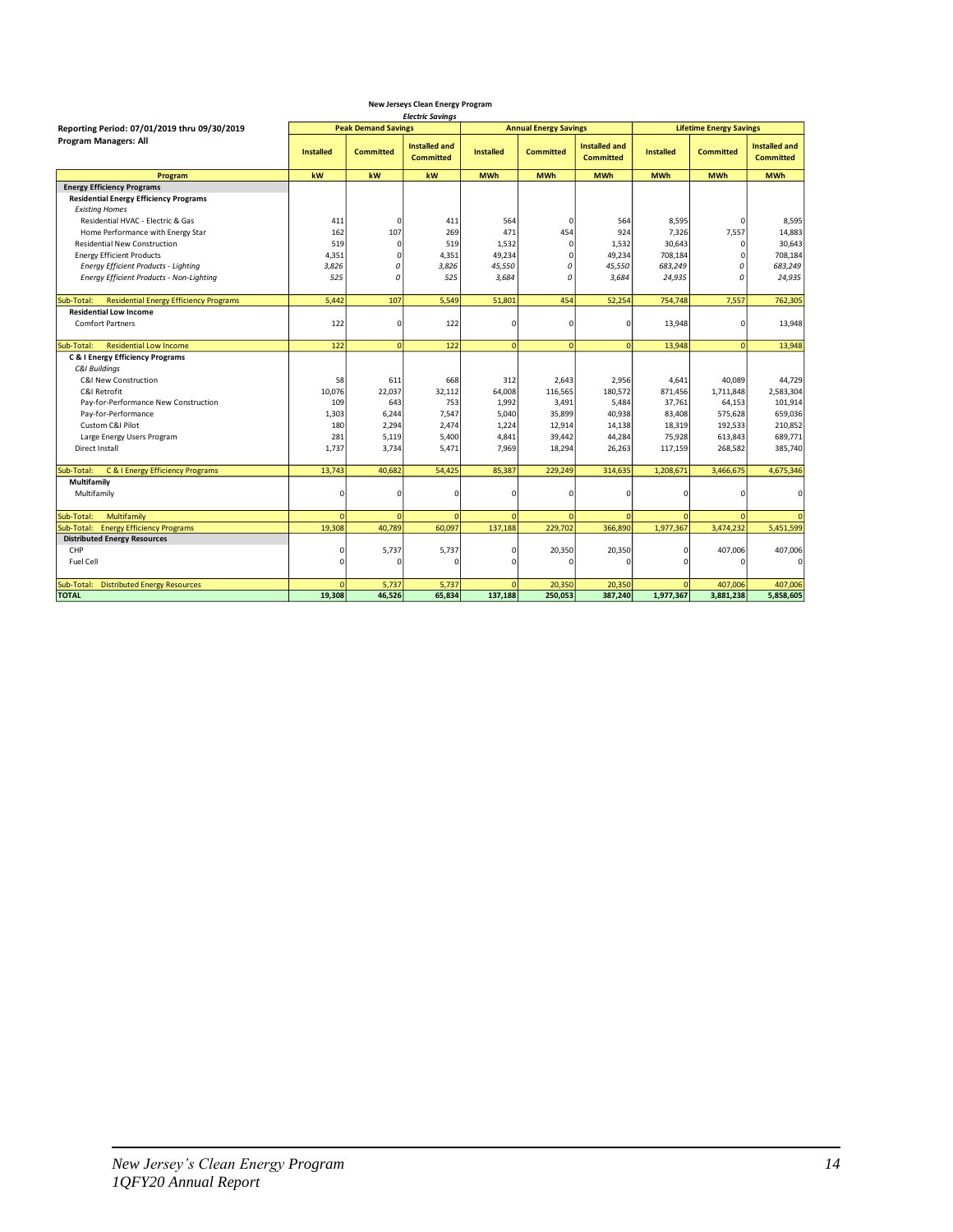|                                                             |                  | Gas & Other Fuel Savings     |                                          |                  |                                |                                   |  |  |  |
|-------------------------------------------------------------|------------------|------------------------------|------------------------------------------|------------------|--------------------------------|-----------------------------------|--|--|--|
| Reporting Period: 07/01/2019 thru 09/30/2019                |                  | <b>Annual Energy Savings</b> |                                          |                  | <b>Lifetime Energy Savings</b> |                                   |  |  |  |
| <b>Program Managers: All</b>                                | <b>Installed</b> | <b>Committed</b>             | <b>Installed and</b><br><b>Committed</b> | <b>Installed</b> | <b>Committed</b>               | Installed and<br><b>Committed</b> |  |  |  |
| Program                                                     | <b>MMBtu</b>     | <b>MMBtu</b>                 | <b>MMBtu</b>                             | <b>MMBtu</b>     | <b>MMBtu</b>                   | <b>MMBtu</b>                      |  |  |  |
| <b>Energy Efficiency Programs</b>                           |                  |                              |                                          |                  |                                |                                   |  |  |  |
| <b>Residential Energy Efficiency Programs</b>               |                  |                              |                                          |                  |                                |                                   |  |  |  |
| <b>Existing Homes</b>                                       |                  |                              |                                          |                  |                                |                                   |  |  |  |
| Residential HVAC - Electric & Gas                           | 27,373           | 0                            | 27,373                                   | 533,086          | $\Omega$                       | 533,086                           |  |  |  |
| Home Performance with Energy Star                           | 21,806           | 17,770                       | 39,577                                   | 392,918          | 324,084                        | 717,002                           |  |  |  |
| <b>Residential New Construction</b>                         | 17,303           | 0                            | 17,303                                   | 346,057          | 0                              | 346,057                           |  |  |  |
| <b>Energy Efficient Products</b>                            | 6,541            | 0                            | 6,541                                    | 74,010           | 0                              | 74,010                            |  |  |  |
| <b>Residential Energy Efficiency Programs</b><br>Sub-Total: | 73,023           | 17,770                       | 90,793                                   | 1,346,071        | 324,084                        | 1,670,155                         |  |  |  |
| <b>Residential Low Income</b>                               |                  |                              |                                          |                  |                                |                                   |  |  |  |
| <b>Comfort Partners</b>                                     | 6,052            | 0                            | 6,052                                    | 89,677           | $\Omega$                       | 89,677                            |  |  |  |
| Sub-Total:<br><b>Residential Low Income</b>                 | 6,052            | $\overline{0}$               | 6,052                                    | 89,677           | $\Omega$                       | 89,677                            |  |  |  |
| <b>C &amp; I Energy Efficiency Programs</b>                 |                  |                              |                                          |                  |                                |                                   |  |  |  |
| C&I Buildings                                               |                  |                              |                                          |                  |                                |                                   |  |  |  |
| <b>C&amp;I New Construction</b>                             | $-2$             | 6,239                        | 6,237                                    | $-32$            | 109,603                        | 109,570                           |  |  |  |
| C&I Retrofit                                                | 1,745            | 23,329                       | 25,075                                   | 33,922           | 420,007                        | 453,929                           |  |  |  |
| Pay-for-Performance New Construction                        | 14,044           | 17,867                       | 31,911                                   | 276,935          | 323,496                        | 600,431                           |  |  |  |
| Pay-for-Performance                                         | 20,029           | 117,458                      | 137,487                                  | 431,505          | 2,321,664                      | 2,753,169                         |  |  |  |
| Custom C&I Pilot                                            | 0                | 8,503                        | 8,503                                    | 0                | 132,472                        | 132,472                           |  |  |  |
| Large Energy Users Program                                  | 1,763            | 1,327,343                    | 1,329,105                                | 31,725           | 26,210,062                     | 26,241,787                        |  |  |  |
| Direct Install                                              | 20,991           | 66,959                       | 87,950                                   | 288,235          | 916,816                        | 1,205,050                         |  |  |  |
| Sub-Total:<br>C & I Energy Efficiency Programs              | 58,569           | 1,567,699                    | 1,626,268                                | 1,062,289        | 30,434,119                     | 31,496,408                        |  |  |  |
| Multifamily                                                 |                  |                              |                                          |                  |                                |                                   |  |  |  |
| Multifamily                                                 | $\mathbf 0$      | 0                            | 0                                        | 0                | 0                              | 0                                 |  |  |  |
| Multifamily<br>Sub-Total:                                   | $\Omega$         | $\Omega$                     | $\Omega$                                 | $\Omega$         | $\Omega$                       | $\mathbf{0}$                      |  |  |  |
| <b>Energy Efficiency Programs</b><br>Sub-Total:             | 137,644          | 1,585,469                    | 1,723,113                                | 2,498,037        | 30,758,203                     | 33,256,240                        |  |  |  |
| <b>Distributed Energy Resources</b>                         |                  |                              |                                          |                  |                                |                                   |  |  |  |
| CHP                                                         | 1,715            | 341,733                      | 343,448                                  | 25,727           | 6,560,093                      | 6,585,820                         |  |  |  |
| <b>Fuel Cell</b>                                            | 0                | 0                            | 0                                        | 0                | 0                              | $\mathbf 0$                       |  |  |  |
| Sub-Total:<br><b>Distributed Energy Resources</b>           | 1,715            | 341,733                      | 343,448                                  | 25,727           | 6,560,093                      | 6,585,820                         |  |  |  |
| <b>TOTAL</b>                                                | 139,359          | 1,927,202                    | 2,066,561                                | 2,523,764        | 37,318,296                     | 39,842,060                        |  |  |  |

#### *Gas & Other Fuel Savings* **New Jerseys Clean Energy Program**

#### **Reporting Period: 07/01/2019 thru 09/30/2019 Program Managers: All Program Electric Generation**<br> **Program Electric Generation**<br> **Program Electric Generation**<br> **Program Electric Generation**<br> **Committed Committed Committed Committed Committed Committed Committed Commi Distributed Energy Resources** CHP 55 20,643 20,698 295 150,599 150,894 4,418 2,922,628 2,927,046 Fuel Cell 0 0 0 0 0 0 0 0 0 Sub-Total: Distributed Energy Resources 55 20,643 20,698 295 150,599 150,894 4,418 2,922,628 2,927,046  **Renewable Energy Programs** SREC Registration 101,515 101,515 121,818 121,818 3,045,450 3,045,450 <mark>101,515 00 101,815 00 102,1818 0</mark> 12,945,450 0 101,515 121,818 0 121,818 3,045,450 0 3,045,450 0 3,045,450 0 3,045,450 0 3,045,450 0 3,045,450 0 3,045,450 0 3,045,450 0 3,923,628 5,972,496 1707AL **Installed Committed Installed and**  Installed **Committed** Installed and Installed **Committed** Installed and Installed Committed Committed Committed **Committed Installed Committed Committed Committed Committed New Jerseys Clean Energy Program Capacity Annual Generation Lifetime Generation** *Electric Generation*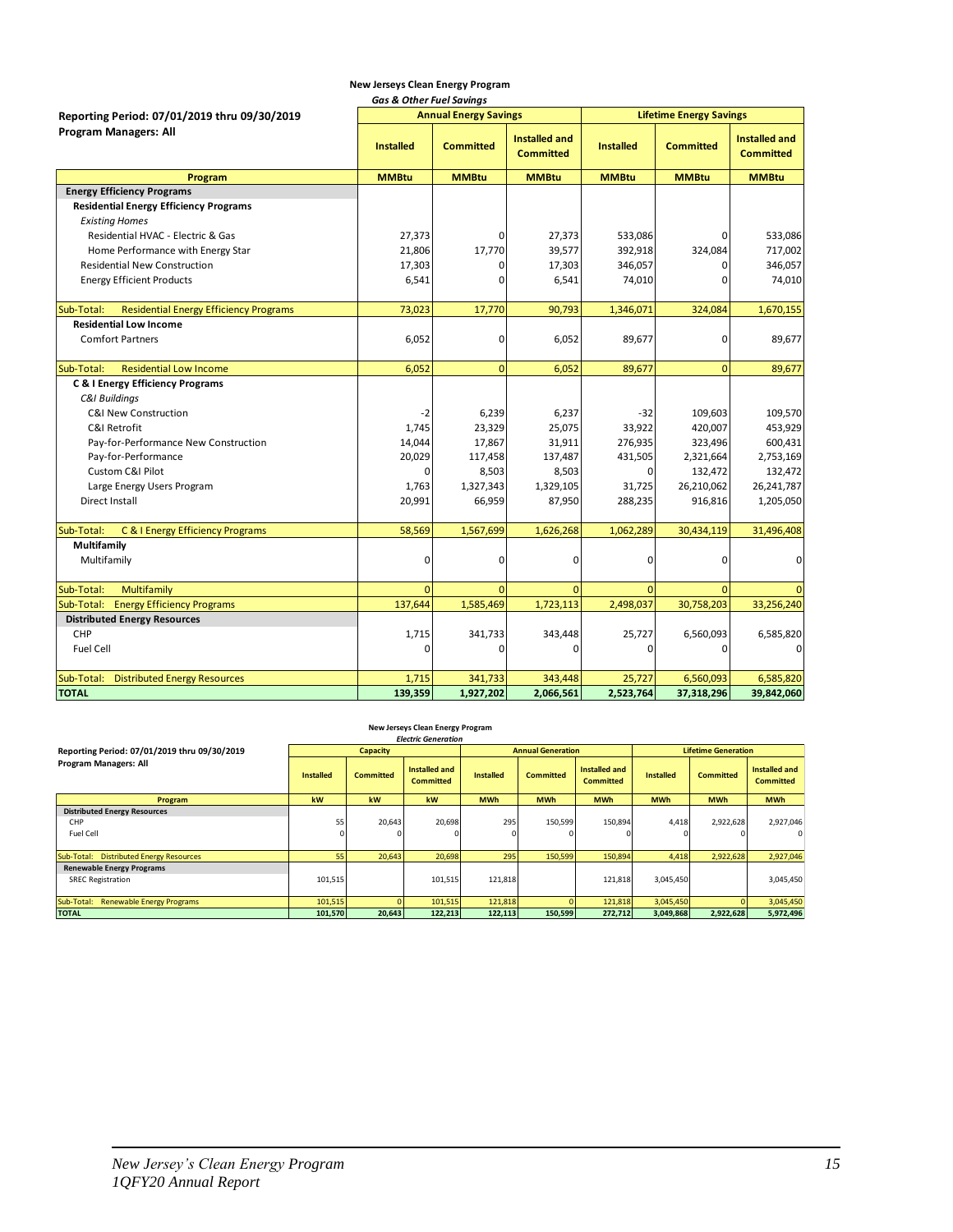|                                                             |                 |                                                                   | New Jerseys Clean Energy Program |        |                                      |                 |                 |          |  |
|-------------------------------------------------------------|-----------------|-------------------------------------------------------------------|----------------------------------|--------|--------------------------------------|-----------------|-----------------|----------|--|
| Reporting Period: 07/01/2019 thru 09/30/2019                |                 | <b>Emissions Reductions</b><br><b>Annual Emissions Reductions</b> |                                  |        | <b>Lifetime Emissions Reductions</b> |                 |                 |          |  |
| Program Managers: All                                       |                 |                                                                   |                                  |        |                                      |                 |                 |          |  |
|                                                             | CO <sub>2</sub> | NO <sub>x</sub>                                                   | SO <sub>2</sub>                  | Hg     | CO <sub>2</sub>                      | NO <sub>x</sub> | SO <sub>2</sub> | Hg       |  |
| Program                                                     | metric tons     | metric tons                                                       | metric tons                      | grams  | metric tons                          | metric tons     | metric tons     | grams    |  |
| <b>Energy Efficiency Programs</b>                           |                 |                                                                   |                                  |        |                                      |                 |                 |          |  |
| <b>Residential Energy Efficiency Programs</b>               |                 |                                                                   |                                  |        |                                      |                 |                 |          |  |
| <b>Existing Homes</b>                                       |                 |                                                                   |                                  |        |                                      |                 |                 |          |  |
| Residential HVAC - Electric & Gas                           | 1,787           | 1.36                                                              | 0.17                             | 0.62   | 33,398                               | 25.54           | 2.62            | 9.45     |  |
| Home Performance with Energy Star                           | 1,436           | 1.09                                                              | 0.14                             | 0.52   | 25,198                               | 19.19           | 2.23            | 8.06     |  |
| <b>Residential New Construction</b>                         | 1,820           | 1.30                                                              | 0.47                             | 1.69   | 36,400                               | 26.03           | 9.33            | 33.71    |  |
| <b>Energy Efficient Products</b>                            | 29,261          | 18.85                                                             | 14.99                            | 54.16  | 419,833                              | 270.27          | 215.67          | 779.00   |  |
| Energy Efficient Products - Lighting                        | 26,750          | 17.18                                                             | 13.87                            | 50.10  | 401,254                              | 257.77          | 208.08          | 751.57   |  |
| Energy Efficient Products - Non-Lighting                    | 2,511           | 1.66                                                              | 1.12                             | 4.05   | 18,580                               | 12.50           | 7.59            | 27.43    |  |
| <b>Residential Energy Efficiency Programs</b><br>Sub-Total: | 34,305          | 22.60                                                             | 15.77                            | 56.99  | 514,829                              | 341.03          | 229.85          | 830.22   |  |
| <b>Residential Low Income</b>                               |                 |                                                                   |                                  |        |                                      |                 |                 |          |  |
| <b>Comfort Partners</b>                                     | $\Omega$        | 0.00                                                              | 0.00                             | 0.00   | 7.049                                | 6.02            | 14.01           | 29.43    |  |
| Sub-Total:<br><b>Residential Low Income</b>                 | $\overline{0}$  | 0.00                                                              | 0.00                             | 0.00   | 7,049                                | 6.02            | 14.01           | 29.43    |  |
| <b>C &amp; I Energy Efficiency Programs</b>                 |                 |                                                                   |                                  |        |                                      |                 |                 |          |  |
| <b>C&amp;I Buildings</b>                                    |                 |                                                                   |                                  |        |                                      |                 |                 |          |  |
| <b>C&amp;I New Construction</b>                             | 183             | 0.12                                                              | 0.10                             | 0.34   | 2,724                                | 1.75            | 1.41            | 5.10     |  |
| C&I Retrofit                                                | 37,683          | 24.22                                                             | 19.49                            | 70.41  | 513,587                              | 330.20          | 265.40          | 958.60   |  |
| Pay-for-Performance New Construction                        | 1,917           | 1.34                                                              | 0.61                             | 2.19   | 36,904                               | 25.83           | 11.50           | 41.54    |  |
| Pay-for-Performance                                         | 4,025           | 2.74                                                              | 1.53                             | 5.54   | 71,931                               | 49.51           | 25.40           | 91.75    |  |
| Custom C&I Pilot                                            | 719             | 0.46                                                              | 0.37                             | 1.35   | 10,758                               | 6.91            | 5.58            | 20.15    |  |
| Large Energy Users Program                                  | 2,937           | 1.90                                                              | 1.47                             | 5.33   | 46,278                               | 29.97           | 23.12           | 83.52    |  |
| Direct Install                                              | 5,796           | 3.88                                                              | 2.43                             | 8.77   | 84,133                               | 56.25           | 35.68           | 128.87   |  |
| C & I Energy Efficiency Programs<br>Sub-Total:              | 53,260          | 34.66                                                             | 26.00                            | 93.93  | 766,314                              | 500.42          | 368.09          | 1,329.53 |  |
| Multifamily                                                 |                 |                                                                   |                                  |        |                                      |                 |                 |          |  |
| Multifamily                                                 | $\Omega$        | 0.00                                                              | 0.00                             | 0.00   | $\Omega$                             | 0.00            | 0.00            | 0.00     |  |
| Multifamily<br>Sub-Total:                                   | $\overline{0}$  | 0.00                                                              | 0.00                             | 0.00   | $\overline{0}$                       | 0.00            | 0.00            | 0.00     |  |
| <b>Energy Efficiency Programs</b><br>Sub-Total:             | 87,565          | 57                                                                | 42                               | 151    | 1,288,192                            | 847             | 612             | 2,189    |  |
| <b>Distributed Energy Resources</b>                         |                 |                                                                   |                                  |        |                                      |                 |                 |          |  |
| CHP                                                         | 66              | 0.16                                                              | 0.09                             | 0.00   | 985                                  | 2.34            | 1.33            | 0.00     |  |
| Fuel Cell                                                   | $\mathbf 0$     | 0.00                                                              | 0.00                             | 0.00   | $\mathbf 0$                          | 0.00            | 0.00            | 0.00     |  |
| Sub-Total: Distributed Energy Resources                     | 66              | 0.16                                                              | 0.09                             | 0.00   | 985                                  | 2.34            | 1.33            | 0.00     |  |
| <b>Renewable Energy Programs</b>                            |                 |                                                                   |                                  |        |                                      |                 |                 |          |  |
| <b>SREC Registration</b>                                    | 61,562          | 52.60                                                             | 122.37                           | 257.04 | 1,539,046                            | 1539045.84      | 0.00            | 6425.90  |  |
| <b>Renewable Energy Programs</b><br>Sub-Total:              | 61,562          | 52.60                                                             | 122.37                           | 257.04 | 1,539,046                            | 1,539,045.84    | 0.00            | 6.425.90 |  |
| <b>TOTAL</b>                                                | 149,192         | 110.02                                                            | 164.23                           | 407.96 | 2,828,223                            | 1,539,895.66    | 613.28          | 8,615.08 |  |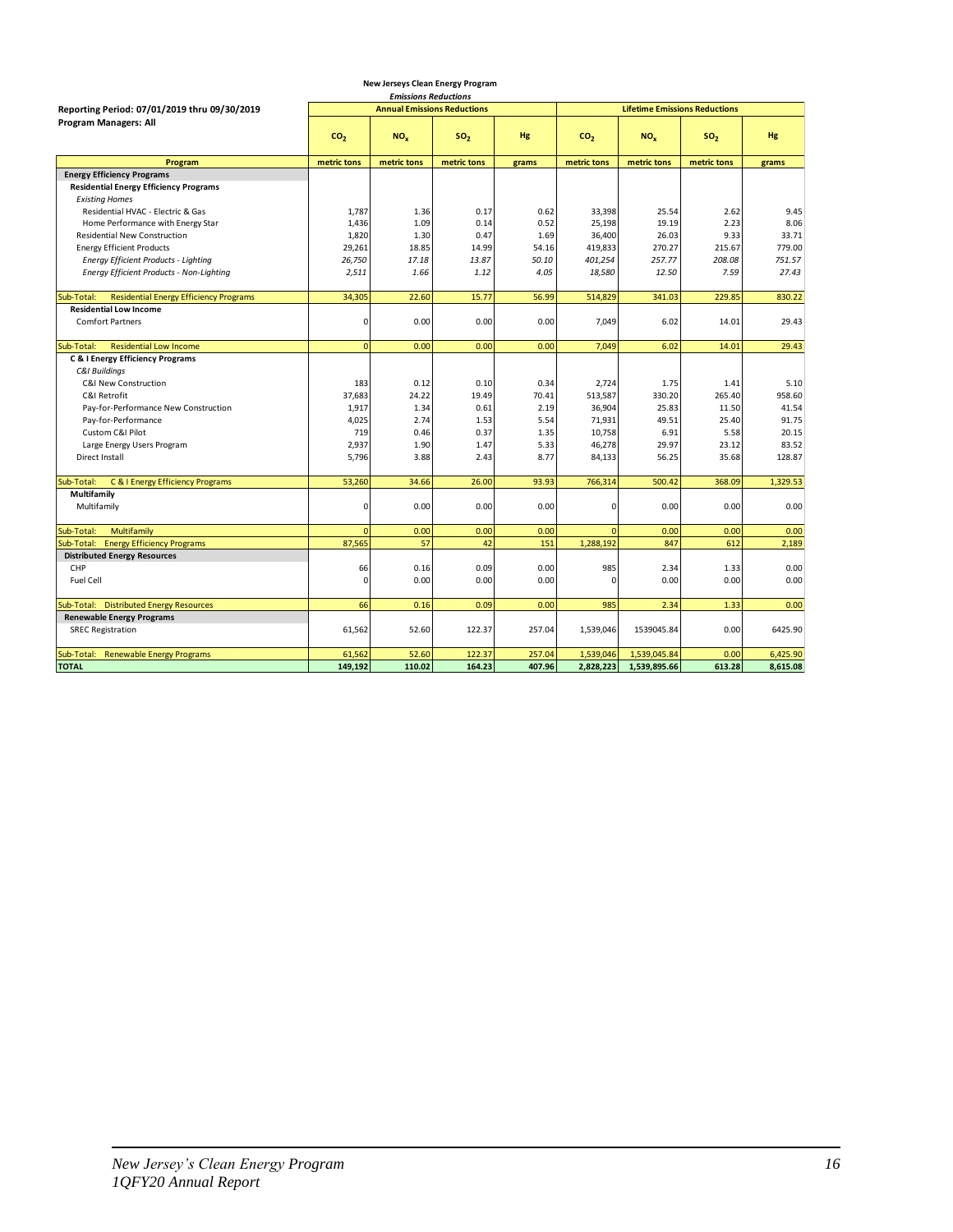### **New Jersey Clean Energy Program** *Program Metrics*

### **Reporting Period: 07/01/2019 thru 09/30/2019 Program Managers: All**

**Program-Tracking Metric Units** EXISTING HOMES (Res HVAC - COOL Completions) Number of Central Air Conditioners and Heat Pumps Rebated 1,478 EXISTING HOMES (Res HVAC - WARM Completions) Number of Furnaces, Boilers and Hot Water Heaters Rebated 2,101 EXISTING HOMES (HPwES Enrollments) Number of Homes Approved to Complete HPwES Measures 1,595 and 1,595 EXISTING HOMES (HPwES Completions) Number of Homes that Completed HPwES Measures 940 RESIDENTIAL NEW CONSTRUCTION (Enrollments) Number of Homes Enrolled with Commitments to Build to RNC Efficiency Standards 1,088 RESIDENTIAL NEW CONSTRUCTION (Completions) Number of Homes Completed per RNC Efficiency Standards 1,258 (1,258) ENERGY EFFICIENT PRODUCTS Number of Clothes Washers Rebated 7,134 ENERGY EFFICIENT PRODUCTS Number of Clothes Dryers Rebated 4,799 ENERGY EFFICIENT PRODUCTS Number of Lighting Units Rebated 345,428 ENERGY EFFICIENT PRODUCTS Number of Refrigerators Rebated 4,123 ENERGY EFFICIENT PRODUCTS Number of Recycled Appliances Rebated 2,938 **Residential Programs**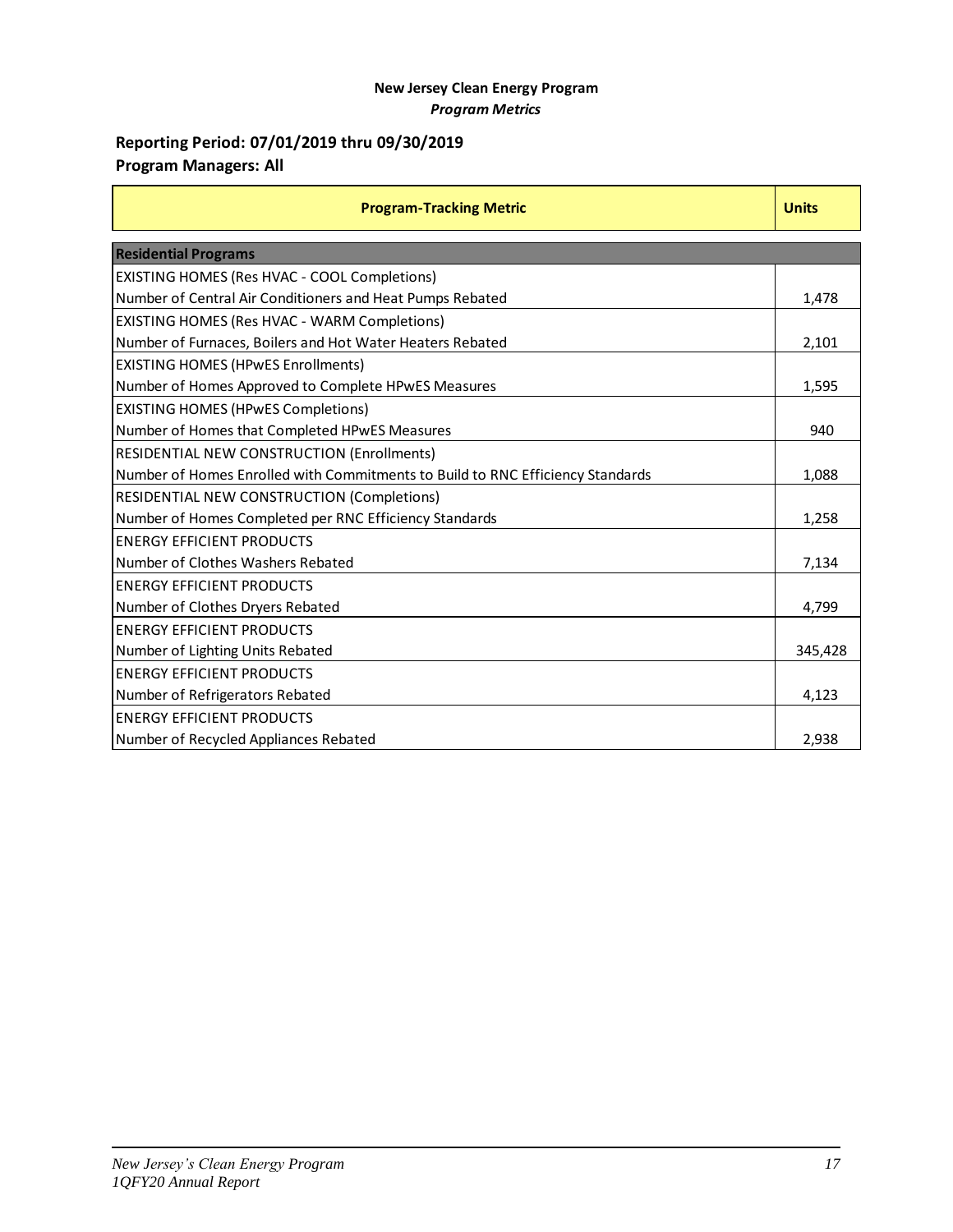| <b>Commercial &amp; Industrial Programs</b>                                              |                |
|------------------------------------------------------------------------------------------|----------------|
| C&I BUILDINGS: C&I Retrofit (Applications Approved)                                      |                |
| Number of Applications Approved                                                          | 866            |
| C&I BUILDINGS: C&I Retrofit (Applications Completed)                                     |                |
| Number of Applications Rebated                                                           | 1,026          |
| C&I BUILDINGS: C&I NC (Applications Approved)                                            |                |
| Number of Applications Approved                                                          | 11             |
| C&I BUILDINGS: C&I NC (Applications Completed)                                           |                |
| Number of Applications Rebated                                                           | 10             |
| C&I BUILDINGS: P4P NC (Approved Energy Reduction Plans)                                  |                |
| Number of projects receiving P4P-NC Incentive #1 - Energy Reduction Plan                 | $\overline{2}$ |
| C&I BUILDINGS: P4P NC (Installations Completed)                                          |                |
| Number of projects receiving P4P-NC Incentive #2 - Installation of Recommended Measures  | 5              |
| C&I BUILDINGS: P4P NC (Benchmarking Reports Completed)                                   |                |
| Number of Projects Receiving P4P-NC Incentive #3 - Post Construction Benchmarking Report | 1              |
| C&I BUILDINGS: P4P EB (Approved Energy Reduction Plans)                                  |                |
| Number of projects receiving P4P Incentive #1 - Energy Reduction Plan                    | 12             |
| C&I BUILDINGS: P4P EB (Installations Completed)                                          |                |
| Number of projects receiving P4P Incentive #2 - Installation of Recommended Measures     | 9              |
| C&I BUILDINGS: P4P EB (M&V Reports) Completed                                            |                |
| Number of projects receiving P4P Incentive #3 - Post Construction M&V Report             | 8              |
| C&I BUILDINGS: LEUP (Approved Final Energy Efficiency Plans)                             |                |
| Number of Final Energy Efficiency Plans approved                                         | 3              |
| C&I BUILDINGS: LEUP (Applications Completed)                                             |                |
| Number of Applications Rebated                                                           | 5              |
| C&I BUILDINGS: CTEEP (Applications Approved)                                             |                |
| Number of applications approved                                                          | 7              |
| C&I BUILDINGS: CTEEP (Applications Completed)                                            |                |
| Number of applications rebated                                                           | 10             |
| Local Government Energy Audit - Audits Reviewed and Processed                            |                |
| Number of audit applications reviewed and processed                                      | 86             |
| Local Government Energy Audit - Audits Paid                                              |                |
| Number of Audit Applications Paid                                                        | 84             |
| Direct Install - Applications Completed                                                  |                |
| Number of projects completed                                                             | 161            |
|                                                                                          |                |

| <b>Residential Low Income</b> |     |
|-------------------------------|-----|
| Comfort Partners              |     |
| Number of Homes Completed     | 973 |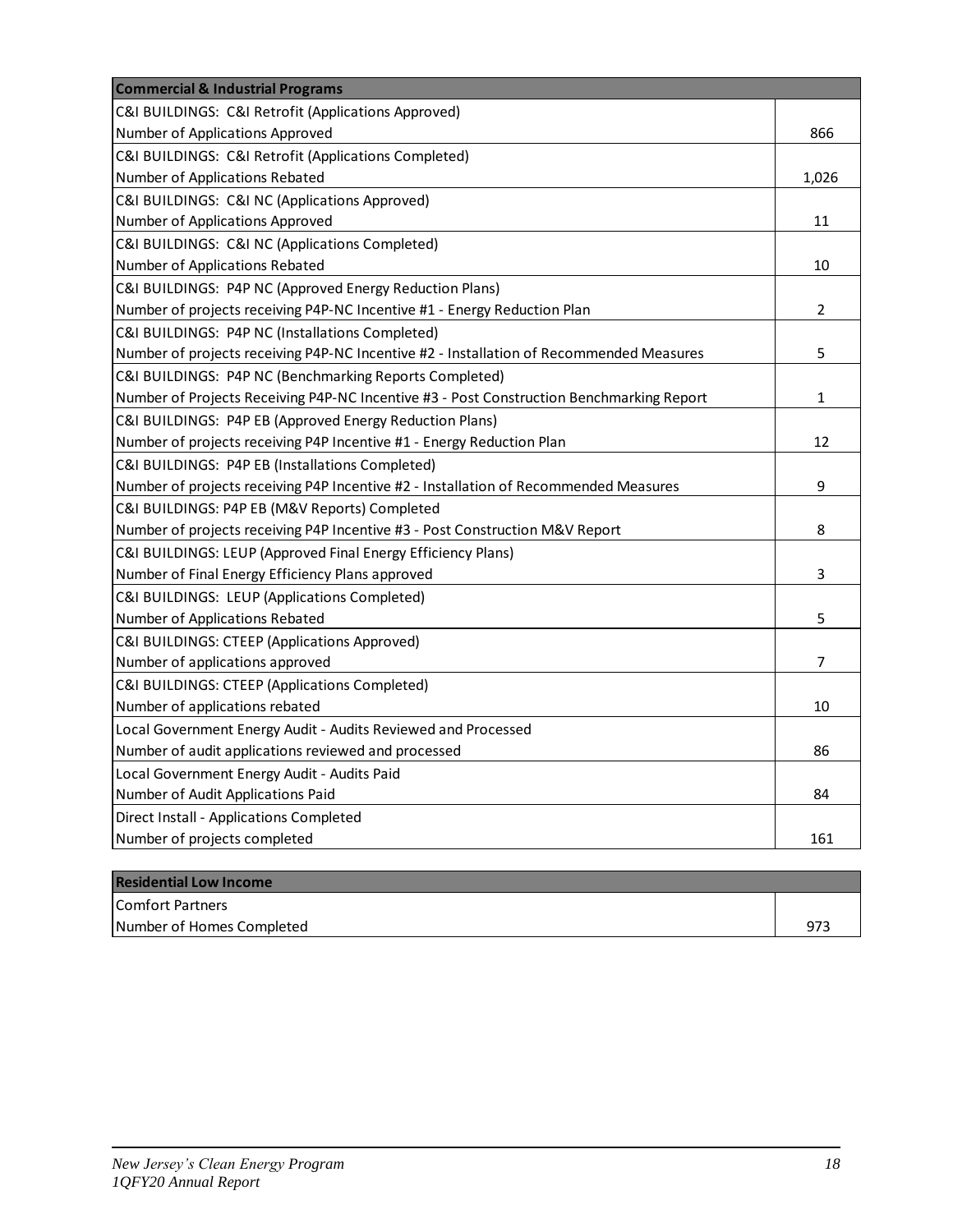| <b>Distributed Energy Resources</b> |              |  |
|-------------------------------------|--------------|--|
| <b>CHP</b>                          |              |  |
| Approved Applications               | 3            |  |
| <b>CHP</b>                          |              |  |
| Completed Applications              | n            |  |
| <b>Fuel Cells</b>                   |              |  |
| <b>Approved Applications</b>        | <sup>0</sup> |  |
| <b>Fuel Cells</b>                   |              |  |
| Completed Applications              | O            |  |
| <b>Energy Storage</b>               |              |  |
| Completed Applications              |              |  |

| <b>Renewable Energy Programs</b>         |       |  |
|------------------------------------------|-------|--|
| <b>SREC Registration</b>                 |       |  |
| Number of Initial Registrations Accepted | 6.347 |  |
| <b>SREC Registration</b>                 |       |  |
| Number of Final Registrations Completed  | 3.570 |  |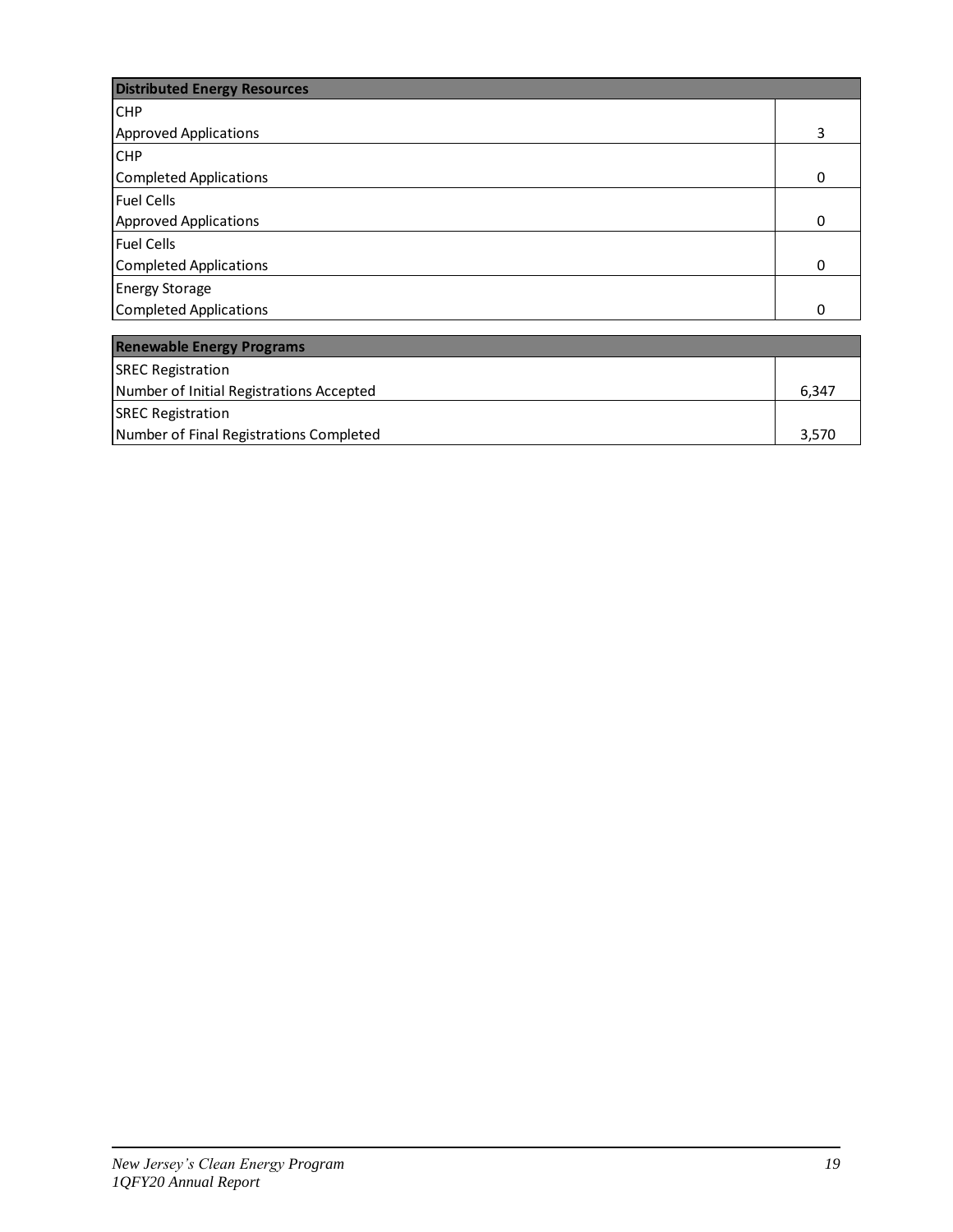# **Section V Notes and Definitions**

| <b>Notes</b>                                                                                                     |  |
|------------------------------------------------------------------------------------------------------------------|--|
| For Utility Comfort Partners actual participation figures represent results reported by electric utilities only. |  |

1

|                                                                                                                                                                                                                                      | <b>Definitions</b>                                                                                                                                                                                                                                                                                                                                                                                                                                                                                                                                                                                                                                                                                                                                                                                                                                                 |  |  |  |  |  |
|--------------------------------------------------------------------------------------------------------------------------------------------------------------------------------------------------------------------------------------|--------------------------------------------------------------------------------------------------------------------------------------------------------------------------------------------------------------------------------------------------------------------------------------------------------------------------------------------------------------------------------------------------------------------------------------------------------------------------------------------------------------------------------------------------------------------------------------------------------------------------------------------------------------------------------------------------------------------------------------------------------------------------------------------------------------------------------------------------------------------|--|--|--|--|--|
| $\mathbf{1}$                                                                                                                                                                                                                         | A commitment exists where the associated customer has received a letter of commitment or other signed agreement from the NJCEP and the project is slated<br>for completion prior to an expiration date. Once completed and paid, a committed project is shifted from "Committed" to "Installed". Committed figures are<br>adjusted to reflect any commitments that are cancelled.                                                                                                                                                                                                                                                                                                                                                                                                                                                                                  |  |  |  |  |  |
| $\overline{2}$                                                                                                                                                                                                                       | <b>Committed Expenditures</b> are the amount of rebate commitments that exist as of the end of the reporting period. A committed expenditure may also be<br>represented by a contractor who has completed the work but has yet to be paid.                                                                                                                                                                                                                                                                                                                                                                                                                                                                                                                                                                                                                         |  |  |  |  |  |
| 3                                                                                                                                                                                                                                    | Administration and Program Development Expenditures are direct labor and employee overhead costs incurred in developing and managing the New Jersey's<br>Clean Energy Programs by the NJBPU's Division of Clean Energy, the utility program managers, the Economic Development Authority, or any other program<br>manager, except those costs that are appropriately allocated to any of the other expense categories described below, plus the costs of facilities (including<br>telephone, computers, supplies, etc.) and legal support services. For the NJCEP Market Managers, Administration and Program Development Expenditures are<br>those costs identified in the market managers contracts as "Program Administration costs.                                                                                                                            |  |  |  |  |  |
| 4                                                                                                                                                                                                                                    | Sales, Call Centers, Marketing and Website Expenditures<br>- Sales and Call Center Expenditures are expenses related to the enrollment of program participants and in working with trade allies. This category includes<br>activities that close leads and those that involve direct interaction with customers, either in person or over the telephone. It also includes inbound and outbound<br>telemarketing and call center activities.<br>- Marketing and Website Expenditures are costs incurred for advertising, promotions, third-party or internal marketing, advertising agency activities and<br>services, postage, and exhibits and trade shows. Marketing activities are those that generate leads and general program awareness and include the development<br>and production of collateral materials such as brochures, direct mail materials, etc. |  |  |  |  |  |
| 5                                                                                                                                                                                                                                    | Training Expenditures are costs related to training including the planning and execution of training events, seminar materials, etc.                                                                                                                                                                                                                                                                                                                                                                                                                                                                                                                                                                                                                                                                                                                               |  |  |  |  |  |
| 6                                                                                                                                                                                                                                    | Rebates, Grants and Other Direct Incentives are rebates and other direct incentives paid to participating customers and any payments made pursuant to any<br>Clean Energy Program grant.                                                                                                                                                                                                                                                                                                                                                                                                                                                                                                                                                                                                                                                                           |  |  |  |  |  |
| $\overline{7}$                                                                                                                                                                                                                       | Rebate Processing, Inspections and Other Quality Control Expenditures are costs incurred in processing and tracking rebate, grant and other program<br>applications and payments, and in inspecting qualified projects to ensure compliance with program requirements and other quality control measures.                                                                                                                                                                                                                                                                                                                                                                                                                                                                                                                                                          |  |  |  |  |  |
| 8                                                                                                                                                                                                                                    | Evaluation and Related Research Expenditures are costs related to market research and program evaluation, including the collection and input of<br>information, technical support, collaborative input, process support, and any required outside studies.                                                                                                                                                                                                                                                                                                                                                                                                                                                                                                                                                                                                         |  |  |  |  |  |
| 9                                                                                                                                                                                                                                    | Installed Savings represents the savings accrued as a result of the initiation of a given program and the installation of recorded measures.                                                                                                                                                                                                                                                                                                                                                                                                                                                                                                                                                                                                                                                                                                                       |  |  |  |  |  |
| 10                                                                                                                                                                                                                                   | Committed Savings represents the savings that will accrue from commitments for program participation made in the reporting period, but scheduled for<br>installation in future reporting periods.                                                                                                                                                                                                                                                                                                                                                                                                                                                                                                                                                                                                                                                                  |  |  |  |  |  |
| 11                                                                                                                                                                                                                                   | Annual Savings means the yearly (12 months) savings that will result from a measure installed or committed to during the program year.                                                                                                                                                                                                                                                                                                                                                                                                                                                                                                                                                                                                                                                                                                                             |  |  |  |  |  |
| 12 <sup>2</sup>                                                                                                                                                                                                                      | Lifetime Savings means the savings to be accrued over the expected life of a measure installed or committed to during the program year.                                                                                                                                                                                                                                                                                                                                                                                                                                                                                                                                                                                                                                                                                                                            |  |  |  |  |  |
| 13                                                                                                                                                                                                                                   | <b>DEP Emissions Reduction Factors</b> for electric programs are as follows:<br>- C02 (Carbon Dioxide) emissions are reduced by 1,111.79 lbs per MWh saved<br>- Nox (Nitric Oxide) emissions are reduced by 0.95 lbs. Per MWh saved<br>- S02 (Sulfur Dioxide) emissions are reduced by 2.21 lbs per MWh saved<br>- Hg (Mercury) emissions are reduced by 2.11 mg per MWh saved                                                                                                                                                                                                                                                                                                                                                                                                                                                                                     |  |  |  |  |  |
| <b>DEP Emissions Reduction Factors</b> for gas programs are as follows:<br>14<br>- C02 (Carbon Dioxide) emissions are reduced by 11.7 lbs per Therm saved<br>- Nox (Nitric Oxide) emissions are reduced by .0092 Ibs per Therm saved |                                                                                                                                                                                                                                                                                                                                                                                                                                                                                                                                                                                                                                                                                                                                                                                                                                                                    |  |  |  |  |  |